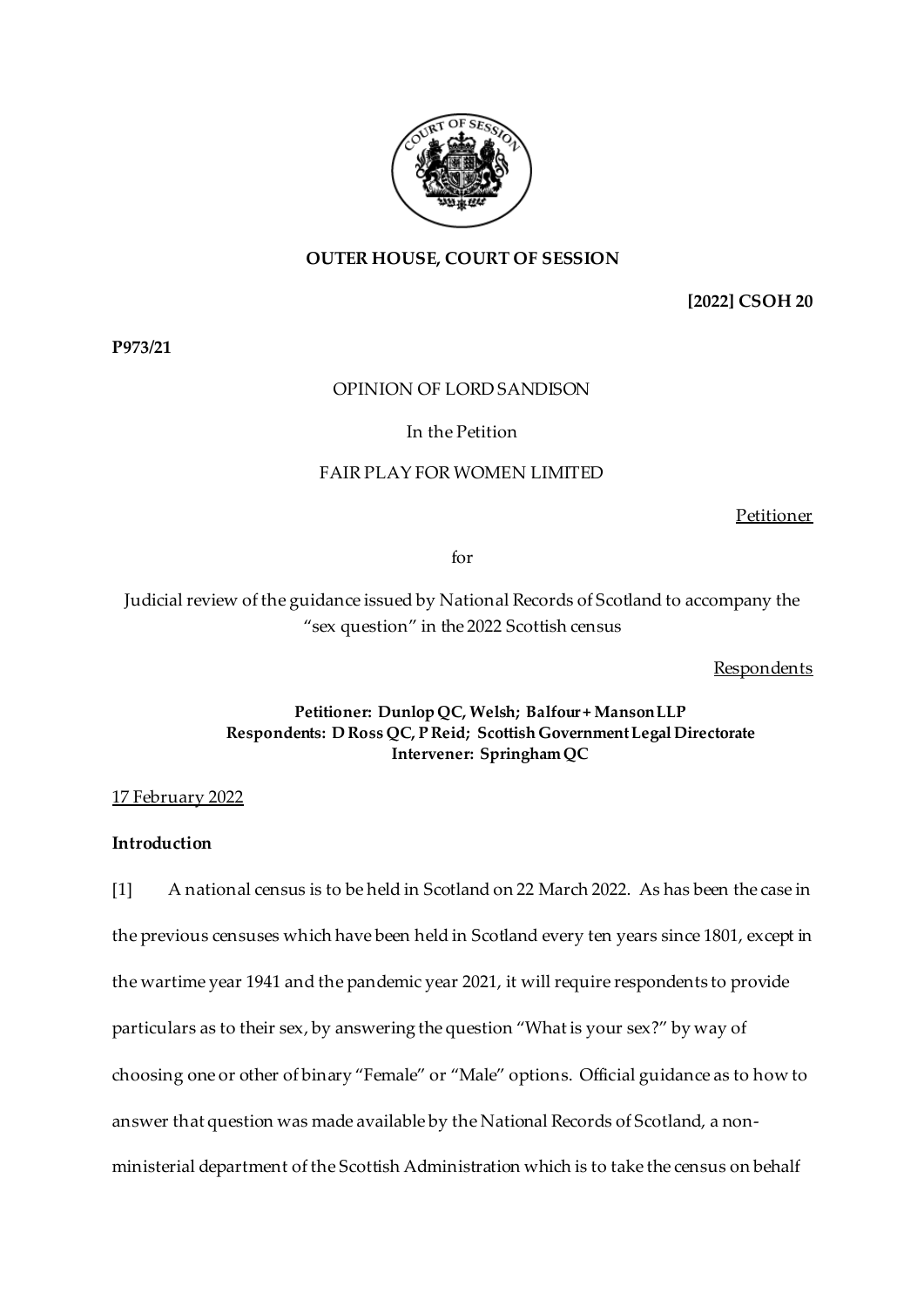of the Registrar General for Scotland, on 31 August 2021. That guidance is in the following terms:

"*How do I answer this question?*

If you are transgender the answer you give can be different from what is on your birth certificate. You do not need a Gender Recognition Certificate (GRC).

If you are non-binary or you are not sure how to answer, you could use the sex registered on your official documents, such as your passport.

A voluntary question about trans status or history will follow if you are aged 16 or over. You can respond as non-binary in that question."

[2] Fair Play For Women Limited, a not-for-profit organisation which campaigns and consults on matters concerning the rights of women and girls in the United Kingdom, claims in this petition for judicial review that that guidance is illegal, because it authorises or approves unlawful conduct in that it suggests that a respondent could properly answer the sex question in the census by stating that his or her sex is other than that stated in that respondent's birth certificate or GRC. It applies to this Court to have the guidance reduced, in other words for the Court to declare that the guidance has no legal validity. The Registrar General for Scotland and the Scottish Ministers resist that application and maintain that the guidance is entirely legal and should not be reduced. Upon being asked to do so, the Court gave the Equality Network, a charity working for lesbian, gay, bisexual, transgender and intersex equality and human rights in Scotland, the opportunity to intervene in the proceedings, and it did so by way of written submissions. It supports the proposition that the guidance is legal.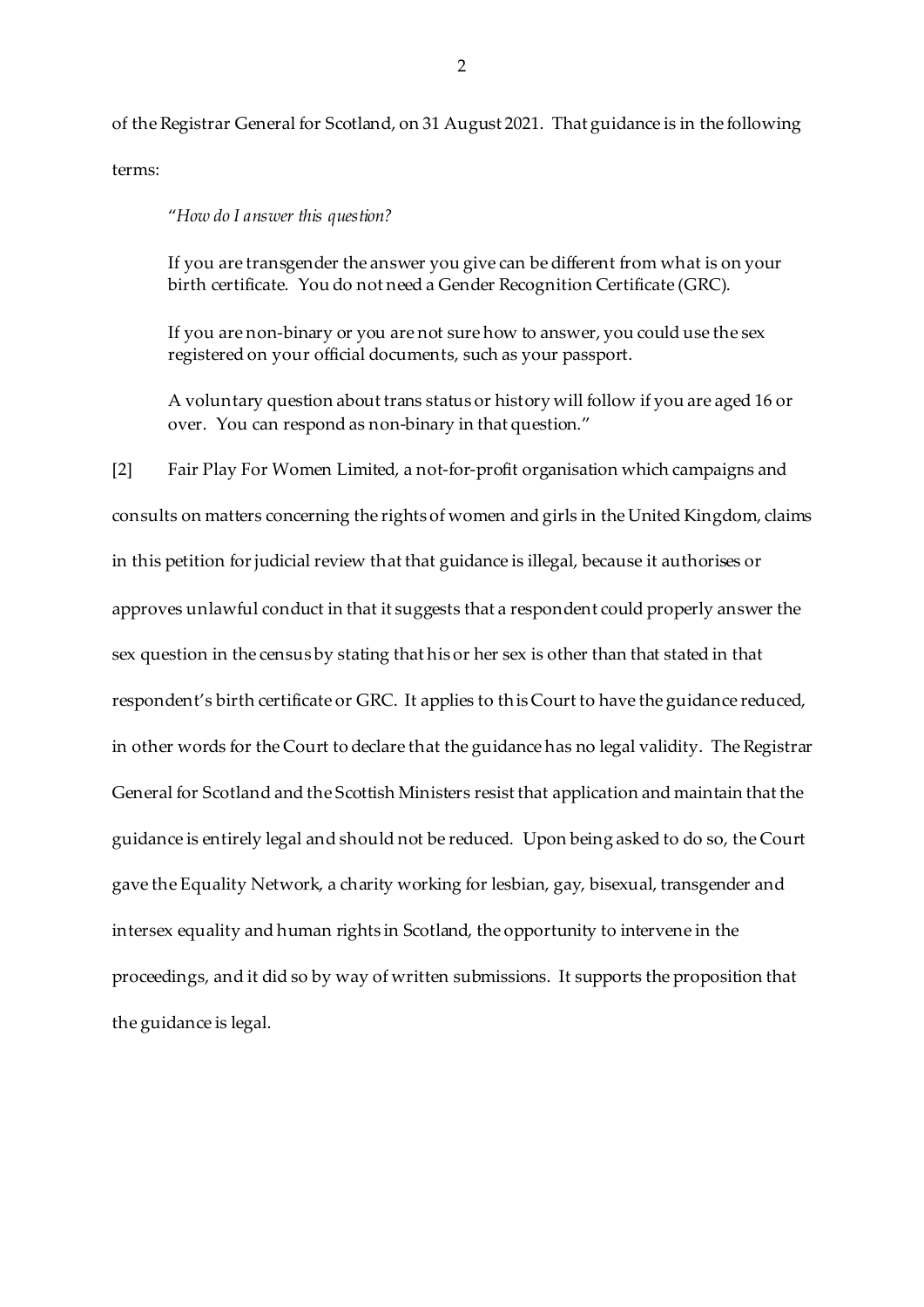#### **Background**

[3] In order fully to follow the arguments which the parties advance, it is necessary to know something about the legal and factual background to the dispute.

#### *Scottish Census Legislation*

[4] Modern censuses take place in accordance with a framework established by a United Kingdom statute, the Census Act 1920. That Act permits subordinate legislation (specifically, an Order in Council) to be made directing that a census shall be taken on a specific date and what particulars are to be stated in the census returns. However, the only particulars which an Order may require to be stated in the returns are particulars with respect to the matters mentioned in the Schedule to the Act. Once an Order has been made in respect of a planned census, further subordinate legislation is made in order to set out the form of the actual questions to be asked of respondents so that they may provide the required particulars. The subordinate legislation which sets out the particulars to be stated in the 2022 Scottish census is the Census (Scotland) Order 2020. The form of the questions to be asked in order to enable the provision of the required particulars has been set out by the Census (Scotland) Regulations 2020.

[5] Although the 1920 Act is a United Kingdom statute, it may be amended in its application to Scotland by the Scottish Parliament. One of the matters in respect of which the Schedule to the 1920 Act has always permitted an Order to require particulars to be provided in a census is the "sex" of a respondent. In October 2018, the Scottish Ministers brought the Census (Amendment) (Scotland) Bill before the Parliament. One clause of the Bill sought to add, after the word "sex" in the Schedule to the 1920 Act, the words "(including gender identity)", although the Policy Memorandum and Explanatory Notes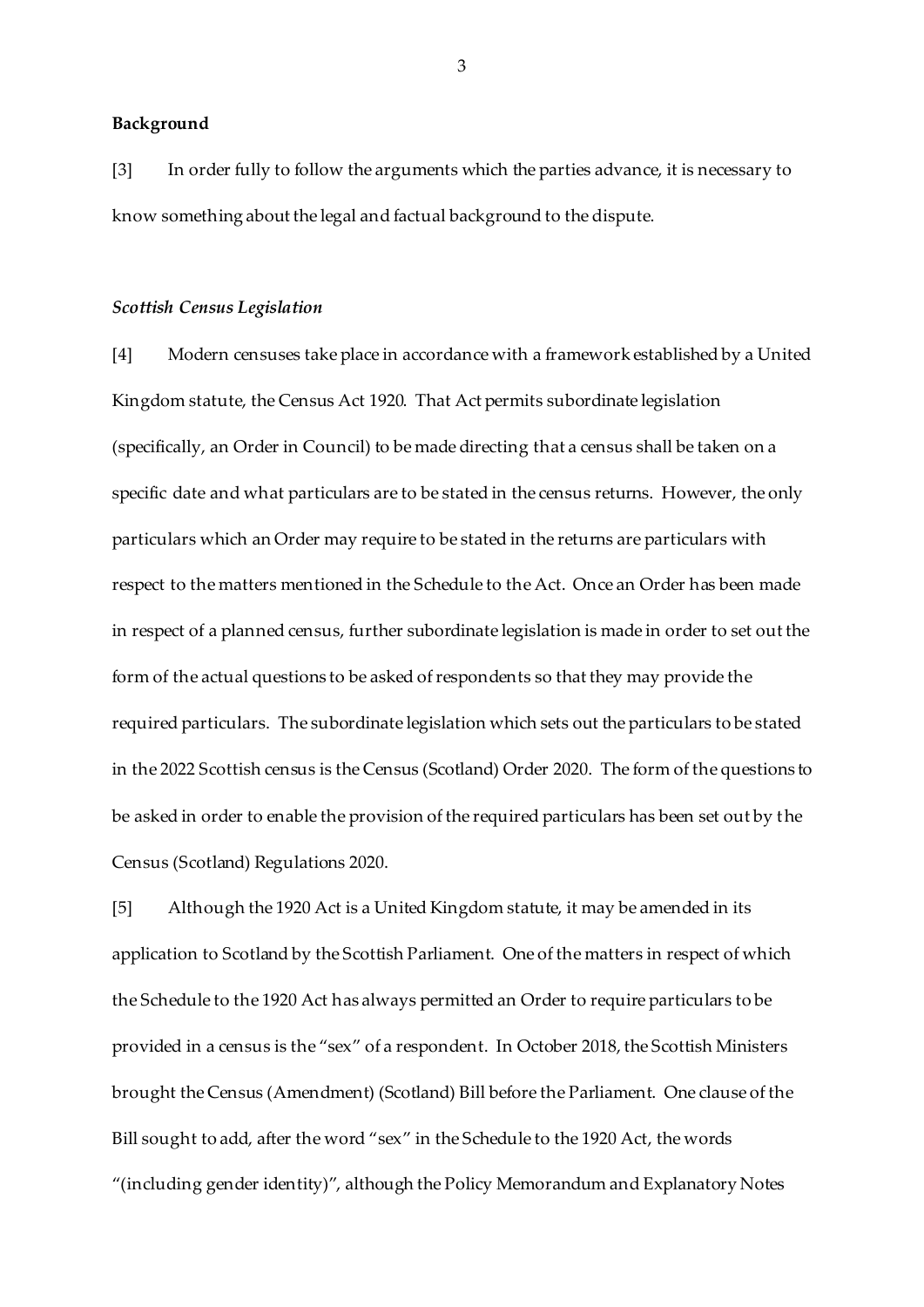issued to accompany the Bill made it clear that the Ministers, for their part, considered that the word "sex" in the Schedule already encompassed the concept of gender identity. The Committee of the Parliament which considered the Bill heard evidence about the proposed amendment from a wide variety of interested parties. It became apparent that there was widespread concern that the addition of "(including gender identity)" after "sex" in the Schedule to the 1920 Act risked adding confusion to an issue which many already considered to be far from clear or uncontroversial. The Committee recommended that that proposal be departed from, and thereafter the Scottish Ministers removed that clause from the Bill, so that the word "sex" in the Schedule to the 1920 Act as a matter about which an Order may require the provision of particulars in a census remains without further elucidation, and indeed has no specific definition anywhere within the four corners of the Act.

[6] Certain amendments to the Schedule to the 1920 Act in its application to Scotland were, however, made by the Census (Amendment) (Scotland) Act 2019, as the Bill became once enacted. The 2019 Act amended the Schedule to the 1920 Act so that it can now be ordered that a census in Scotland may require the provision of particulars about "transgender status and history" and "sexual orientation". The Census (Scotland) Order 2020 prescribes that particulars on those matters are indeed to be provided as part of the 2022 census, and the Census (Scotland) Regulations 2020 provide that the form of those questions is respectively to be: "Do you consider yourself to be trans, or have a trans history?", describing "trans" as "a term used to describe people whose gender is not the same as the sex they were registered at birth" and offering as available options for selection by way of answer either "No" or "Yes, please describe your trans status (for example, nonbinary, trans man, trans woman"; and "Which of the following best describes your sexual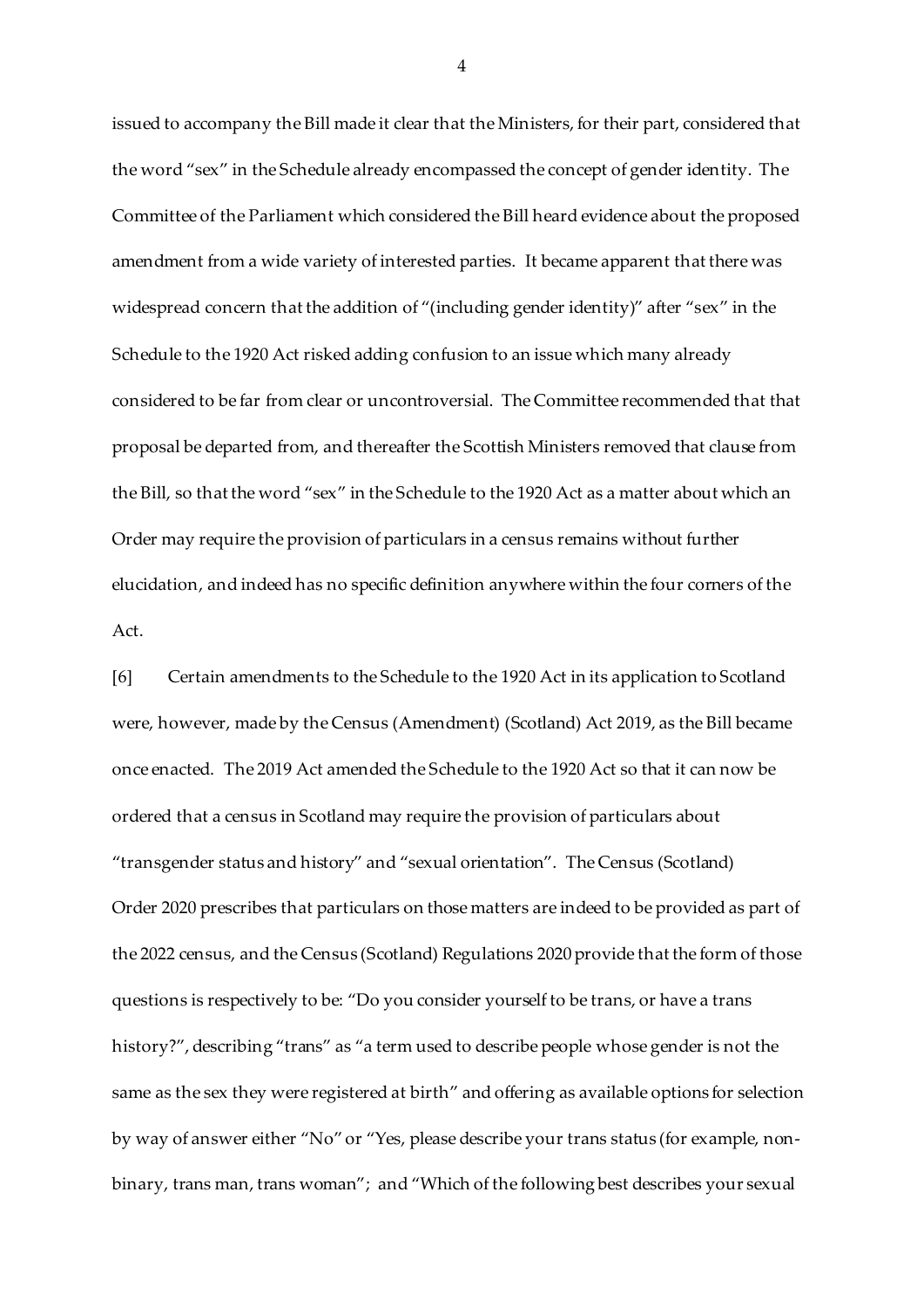orientation?" with an indication that one of the options "Straight or Heterosexual", "Gay or Lesbian", "Bisexual" and "Other sexual orientation" should be selected by a respondent answering the question, with the opportunity to write in further details should the last such option be selected.

[7] No respondent to the 2022 census will be subject to a penalty for refusing or neglecting to answer those new questions about transgender status and history and sexual orientation; in that sense answering those questions is voluntary. In relation to the sex question, however, in common with most other questions in the census, respondents who refuse to answer, or who provide a false answer, are on summary conviction subject to a fine of up to  $£1,000$ . For those who are responding to the census online (and it is hoped that at least 70% of respondents will use that method) it will, indeed, not be possible to submit any response at all without answering, amongst others, the sex question.

#### *Developments in Census Law in England and Wales*

[8] The Census Act 1920 is also the framework legislation for the holding of censuses in England and Wales. The Covid-19 pandemic notwithstanding, the authorities there decided not to delay the holding of a census in 2021, on the normal ten year cycle; it was held on 21 March 2021.

[9] The UK Parliament also made certain changes to the Schedule to the 1920 Act in its application to England and Wales before the 2021 census. By way of the Census (Return Particulars and Removal of Penalties) Act 2019, sexual orientation and "gender identity" were added to the list of specific matters about which an Order may require the provision of particulars in a census there, and the subordinate legislation paving the way for the 2021 census made it clear that questions on those subjects would indeed be asked. Just as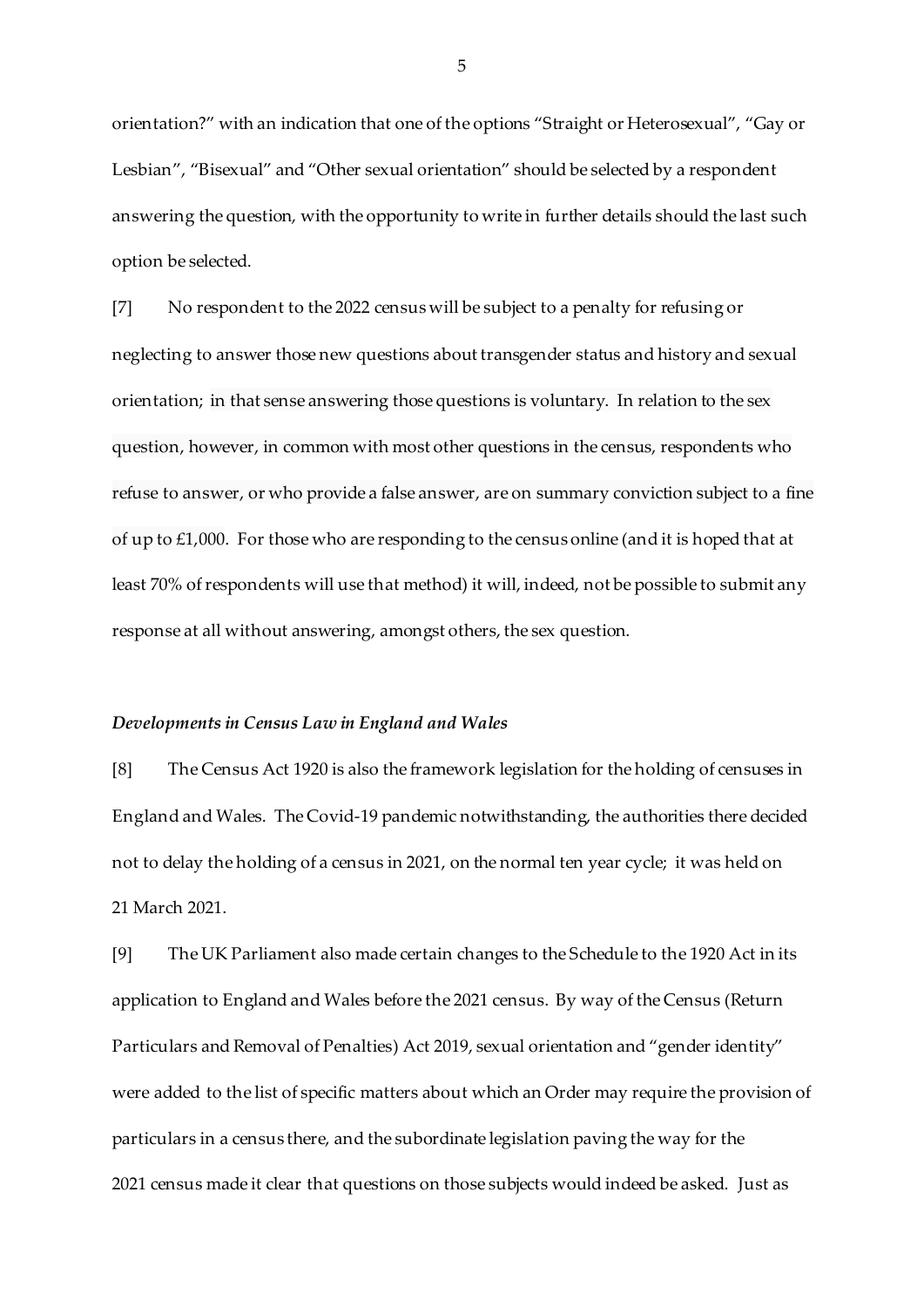will be the case in the coming Scottish census, those new questions were asked in England and Wales in 2021 on a voluntary basis in the sense already described, whereas the longestablished sex question was mandatory in that sense.

[10] A little over a month before the 2021 census was to be held, the UK Statistics Authority produced guidance to assist respondents to answer the sex question. It contained the following: "If you are considering how to answer, use the sex recorded on one of your legal documents, such as a birth certificate, gender recognition certificate, or passport." The petitioner in this case took exception to that guidance, just as it now does to the guidance which has been issued in relation to the forthcoming Scottish census, on the basis that the guidance approved the use of documents other than a birth certificate or GRC as the basis for answering the sex question. It took the matter to the High Court of Justice in London, where the case came before the Judge in Charge of the Administrative Court there, Mr Justice Swift. He was asked to direct the removal of that element of the guidance which was objected to on an interim basis. In order to do so, he had to be persuaded that there was a strong *prima facie* case that the guidance was unlawful and that the balance of convenience favoured the intervention of the Court at that stage. He considered that those conditions were indeed met, and his judgment on the application for an interim order was issued on 9 March 2021: *R (Fair Play for Women Ltd)* v *UK Statistics Authority, etc* [2021] EWHC 940 (Admin).

[11] In particular, Swift J considered that the separate provision enabling particulars to be required about the matters of sex and gender identity contained in the Schedule to the 1920 Act as amended for England and Wales, and in the relative subordinate legislation, indicated a clear distinction being drawn there between sex on the one hand and how a person described their gender, and whether that was the same as their sex registered at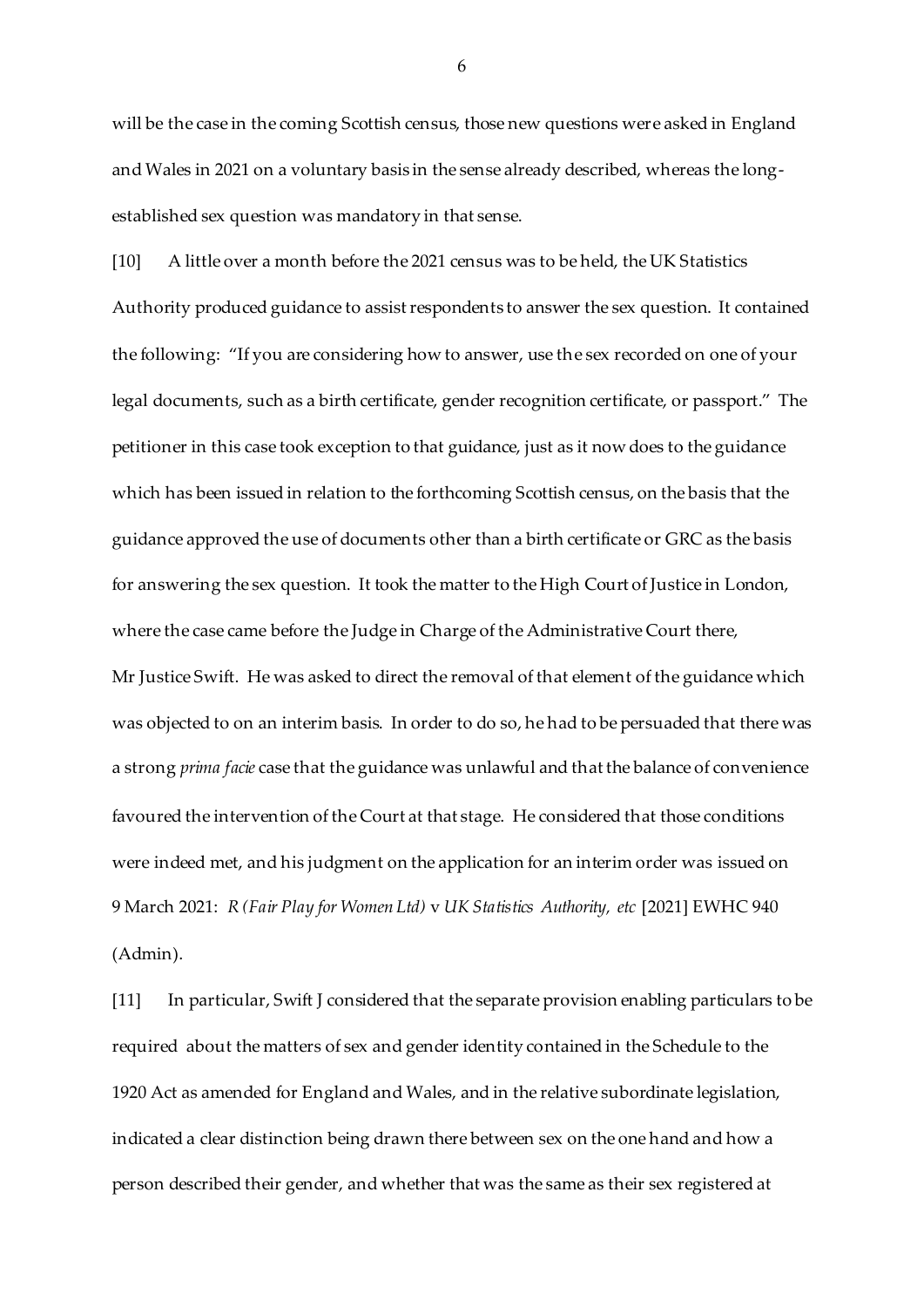birth, on the other. He considered that that distinction was borne out by the White Paper that had preceded the Census (Return Particulars and Removal of Penalties) Act 2019, and that the White Paper further supported the suggestion that the purpose of asking about gender identity in the census was to capture information about a person's perception of their gender identity, which would not be captured by the answer to the sex question. He rejected for similar reasons the suggestion on behalf of the UK Statistics Authority that "sex" in the Schedule to the 1920 Act and in the subordinate legislation was an umbrella term which could include biological sex, sex recognised by law, self-identified sex or sex as recorded in a state-issued document, as well as subsidiary arguments which the Authority made. He concluded that the references to sex in the 1920 Act and the subordinate legislation were references to a person's sex as recognised by law and not the sex with which the person self-identified, and that insofar as the guidance suggested otherwise, it was wrong and potentially encouraged the submission of a false answer to the question. He indicated that it would be appropriate to order the sentence of the guidance in question to be altered so as to read simply "If you are considering how to answer, use the sex recorded on your birth certificate or gender recognition certificate."

[12] With days to go before the holding of the census, the UK Statistics Authority agreed to publish its guidance in the form which Swift J had indicated he considered appropriate. On 16 March 2021 a consent order was issued by Swift J declaring that "sex" in the Schedule to the 1920 Act and the subordinate legislation in England and Wales meant sex as recorded on a birth certificate or GRC.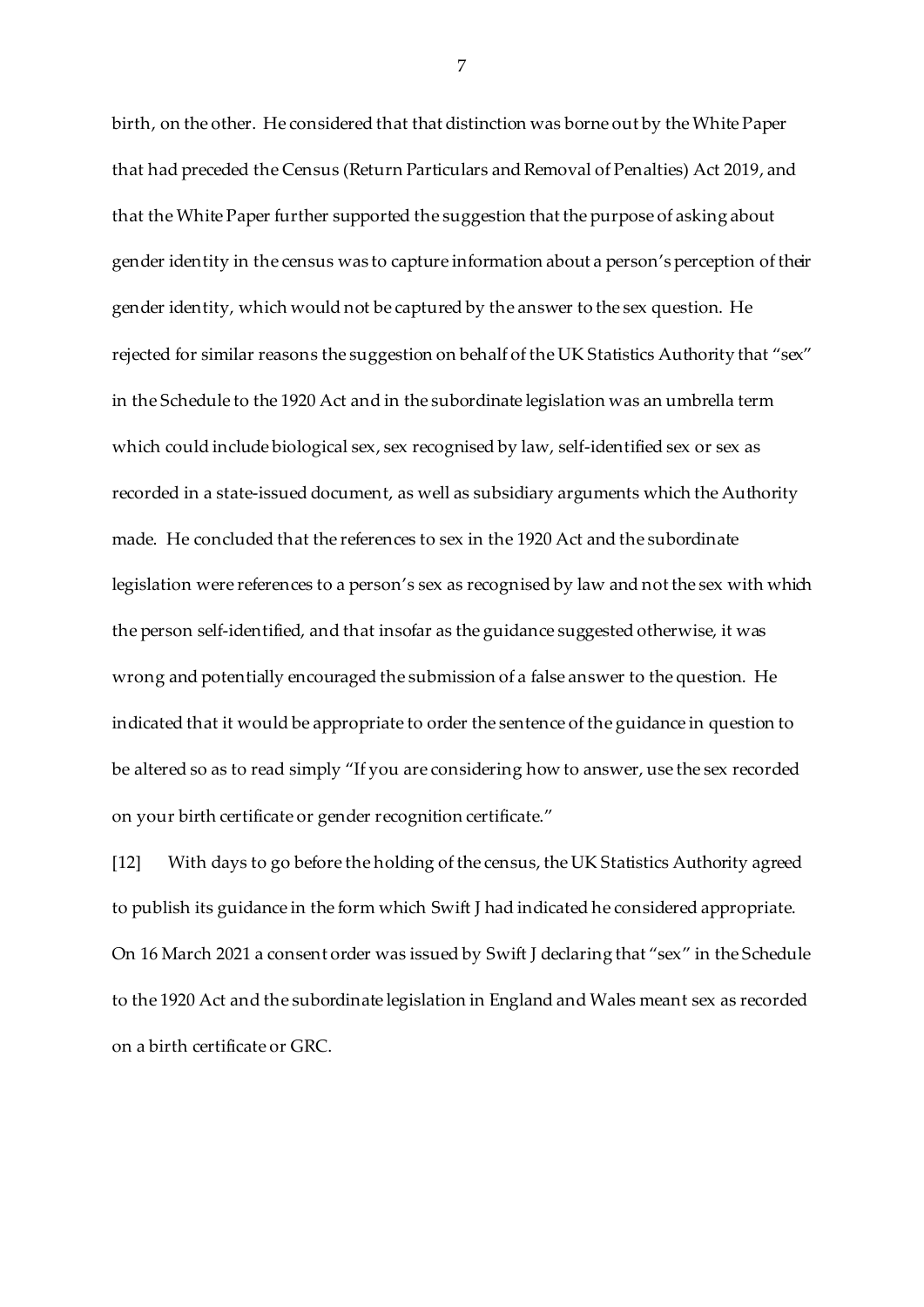### *Previous Guidance on the Sex Question*

[13] Formal guidance to assist in answering the sex question in the 2011 Scottish census was published online. Before then, census enumerators may have provided informal advice on the matter if asked to do so by individual respondents. The 2011 guidance was in the following terms:

"More questions?

I am transgender or transsexual. Which option should I select? If you are transgender or transsexual, please select the option for the sex that you identify yourself as. You can select either 'male' or 'female,' whichever you believe is correct, irrespective of the details recorded on your birth certificate. You do not need to have a Gender Recognition Certificate."

[14] No formal guidance was issued in relation to the 2001 census, although in England

and Wales the Office for National Statistics informally advised a campaign group that:

"it would be reasonable … to respond by ticking either the 'Male' or 'Female' box whichever you believe to be correct, irrespective of the details recorded on your birth certificate".

### *Other aspects of the Census*

[15] Other than the possibility of penalty for a false answer already mentioned, what any respondent states in response to a census question does not affect the legal rights, obligations or status of that respondent or any other person. According to an affidavit provided to the Court by the Director of Statistical Services for the National Records of Scotland, in the Scottish 2011 census there was a 94% response rate overall, and 99.2% of respondents provided an answer to the sex question. Several factors, intractable to a greater or lesser extent, combine to produce the result that the census output may not be quite as comprehensively precise as some may imagine. For example, as a result of the 2011 Scottish census, an estimate of the total Scottish population could only be stated as 5.295 million with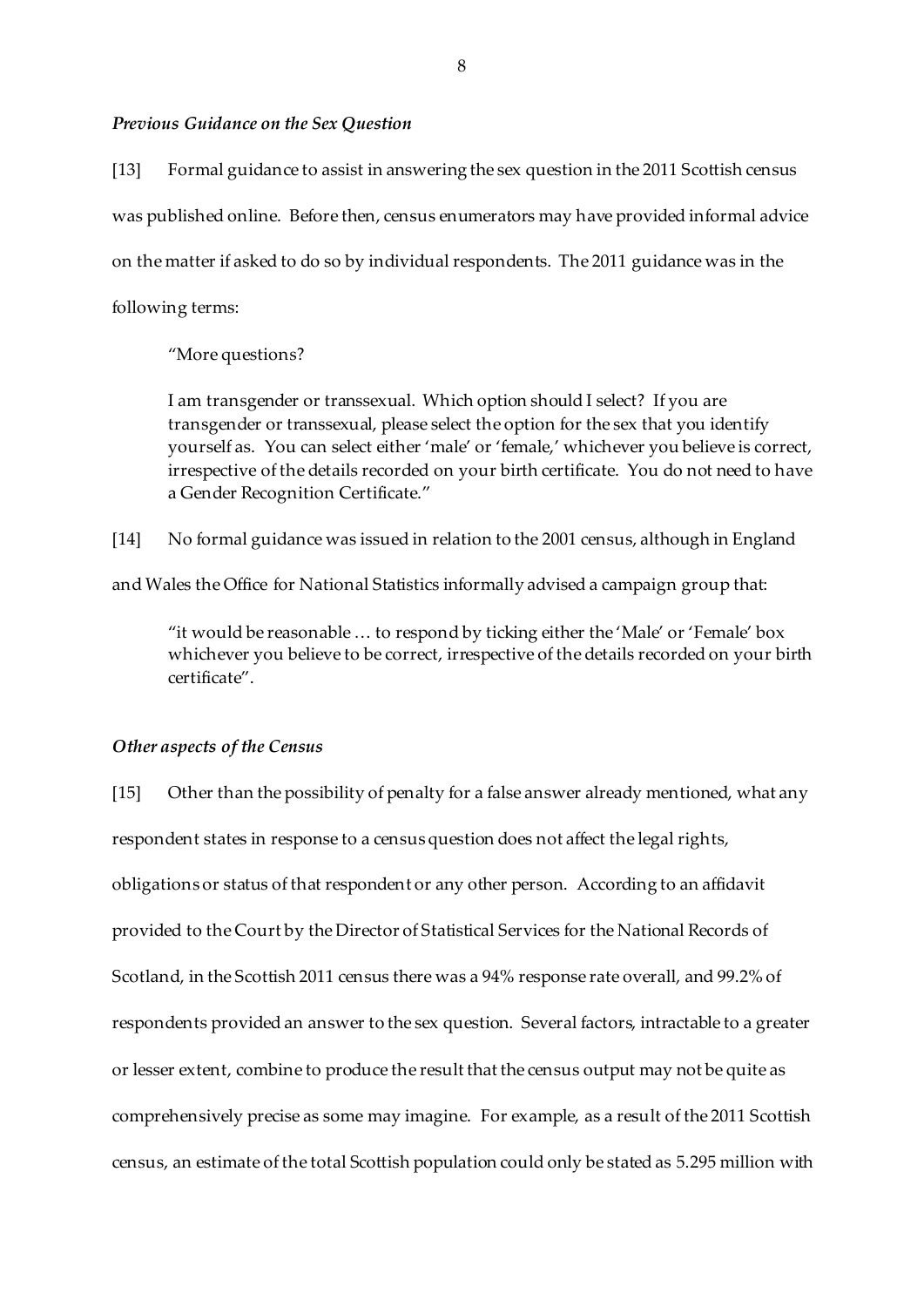a confidence interval of plus or minus 85,000, ie the estimate was simply that the actual population was likely to be somewhere between 5.21 and 5.38 million. Individual census responses are presently closed to public examination for 100 years in terms of the Freedom of Information (Scotland) Act 2002.

[16] It was submitted on behalf of the petitioner in the present proceedings that there was an ongoing debate between and amongst ultimate users of the census output, and the census authorities throughout the UK, concerning *inter alia* the questions of whether subgroup analysis and comparability of data over time would be undermined by guidance on selfidentification in relation to the sex question, and whether such guidance would be likely to encourage participation in the census. Material, including affidavits, touching on that debate, and expressing views all plainly held in good faith and on at least colourable grounds, was provided to the Court by both the petitioner and the respondents.

[17] Whether the guidance complained of would encourage or discourage participation in the census, and whether its use would result in material inaccuracy in the census output, are matters in dispute between the parties. The petitioner suggests that the utility of the census output would be degraded by permitting or encouraging sex self-identification, and that there is no reliable basis for any suggestion that participation would be encouraged thereby. The respondents submit that self-identification is encompassed within the concept of "sex" in the legislation, and so no question of inaccuracy in that regard could ever arise. If some individuals, in accordance with the guidance, responded to the sex question other than according to their biological sex, it was reasonable to suppose that that had already happened in previous censuses and in any event the purpose of the census was not to identify the needs of, or make decisions about, individuals. It certainly was not concerned with altering the rights of individuals in any way. Rather, it was to make decisions about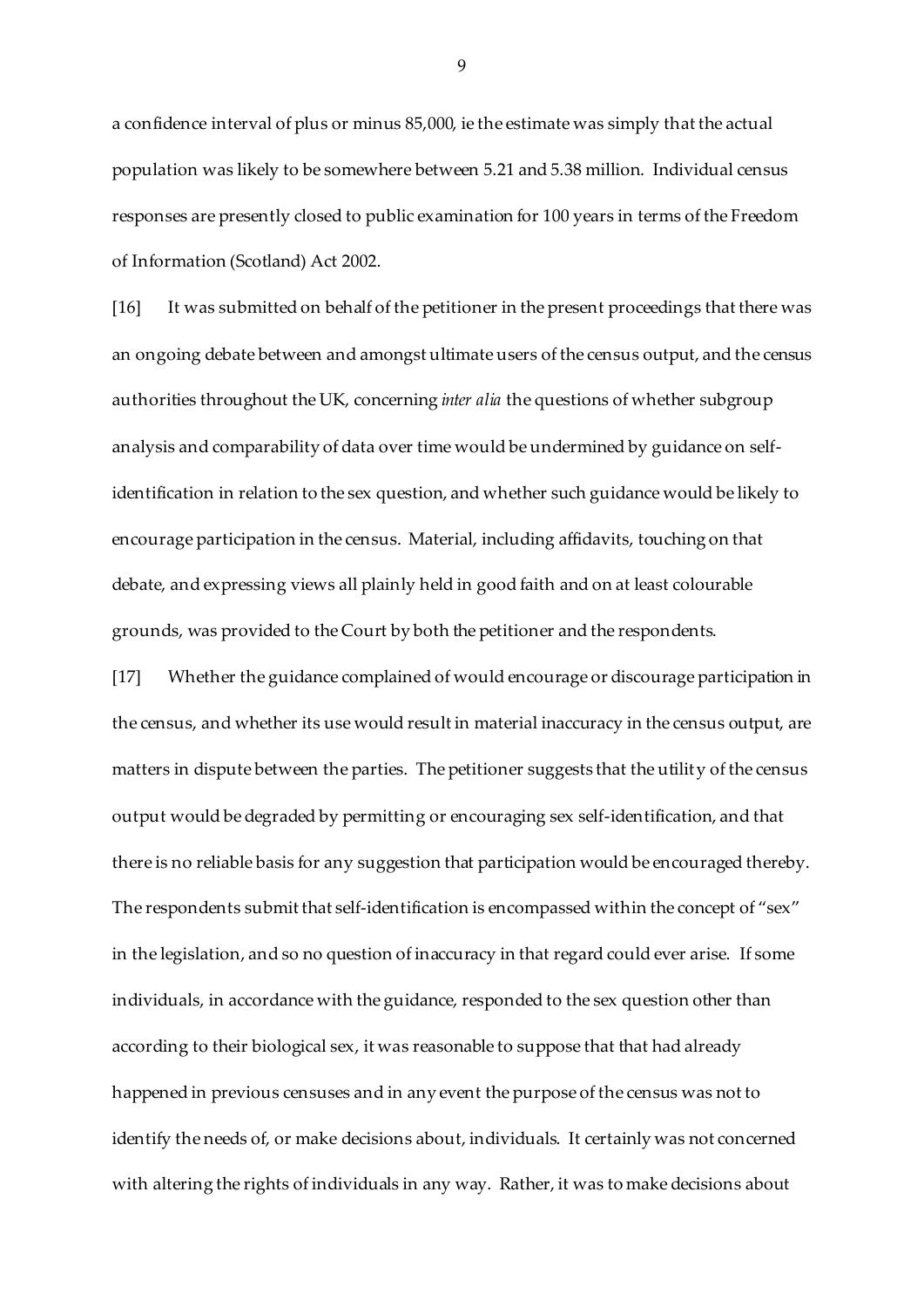resource allocation and strategic planning at a population level. The number and pattern of people likely to be acting on the guidance so as to respond other than by reference to biological sex was not sufficient to make any material difference to the utility of the census output at that level. The output would be presented with information for users explaining the gathering and processing methods used and describing the accuracy of the data. The Registrar General was clearly of the view, based on experience and consultation, that guidance was wanted by the trans community and that how they felt able to approach the sex question would probably affect their attitude to and participation in the census as a whole. The written submissions of the Equality Network largely mirrored those of the respondents on these matters.

[18] The petitioner's position is that the core question which arises in this case is the meaning of "sex" in the 1920 Act and its subordinate legislation, and that that is a pure matter of law. In seeking the remedy which it asks for in these proceedings, it accordingly does not rely on the suggestion that those elements of the guidance of which it complains, if left in place and followed by those to whom they are addressed, would result in material inaccuracy in the census output. That would be a mixed question of fact and law. The respondents accept that the question requiring an answer is a question of law, although – as will be seen – they suggest that the question of what the law is may be substantially informed by factual matters about the society which it is designed to serve. For present purposes, however, it is important to appreciate that the Court was not asked to resolve th e disputes about material inaccuracy and encouragement of participation in coming to a decision about whether or not the guidance complained of should be reduced.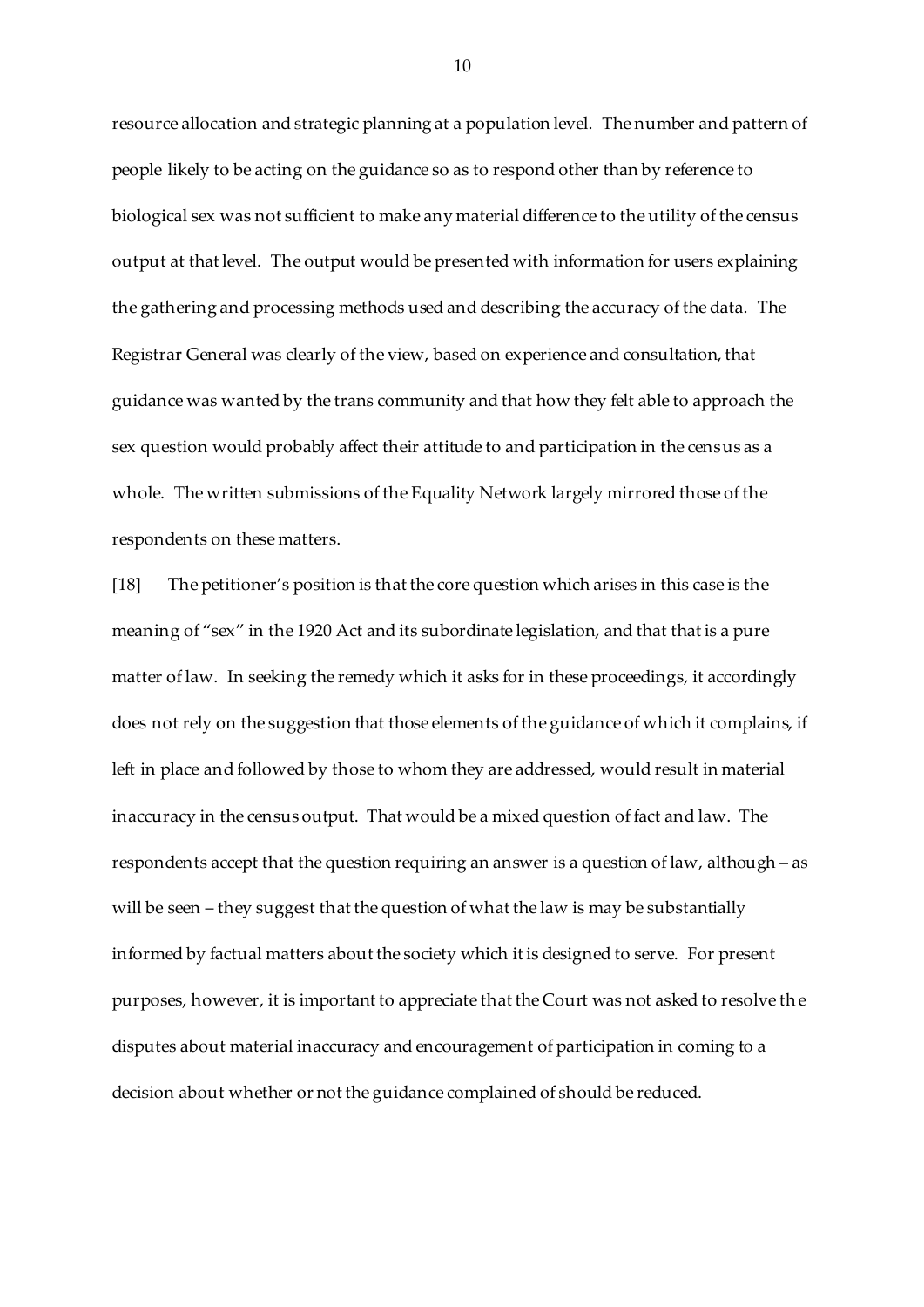#### **Petitioner's Submissions**

[19] On behalf of the petitioner, the Dean of Faculty submitted orally and in writing that by suggesting that the sex question could be answered other than by reference to the respondent's sex as stated on a birth certificate or GRC, the guidance complained of permitted, sanctioned, positively approved or authorised unlawful conduct by those consulting it, and was accordingly unlawful and subject to reduction – see *R (A)* v *Secretary of State for the Home Department* [2021] UKSC 37, [2021] 1 WLR 3931 at paragraph 38, applying and to some extent explaining *Gillick* v *West Norfolk and Wisbech Area Health Authority* [1986] AC 112.

[20] The guidance ought to be so categorised because it was clear that if the Court carried out its proper task of ascertaining the objective intention of Parliament from the words that it chose to enact in the 1920 Act as amended from time to time (*R (Spath Holme Ltd)* v *Secretary of State for the Environment* [2001] 2 AC 349 at 396), sex in the 1920 Act meant sex as registered at birth (*Bellinger* v *Bellinger* [2003] UKHL 21, [2003] 2 AC 467) or, after the coming into force of the Gender Recognition Act 2004, sex as recorded on a GRC issued in terms of the provisions of that Act.

[21] *Bellinger* had clearly negatived the suggestion that a person born with one sex might later become, or even come to be regarded legally as, a person of the other sex, even though arguments about the various potential criteria for determining sex in modern times had been extensively canvassed; see Lord Nicholls of Birkenhead at paragraphs 34 to 37. Reference was also made to the speech of Lord Hope of Craighead at paragraphs 57, 64 and 68. The fact that the case was directly concerned with the concept of sex for the purposes of the law of marriage of England and Wales as it then stood did not detract from that general proposition.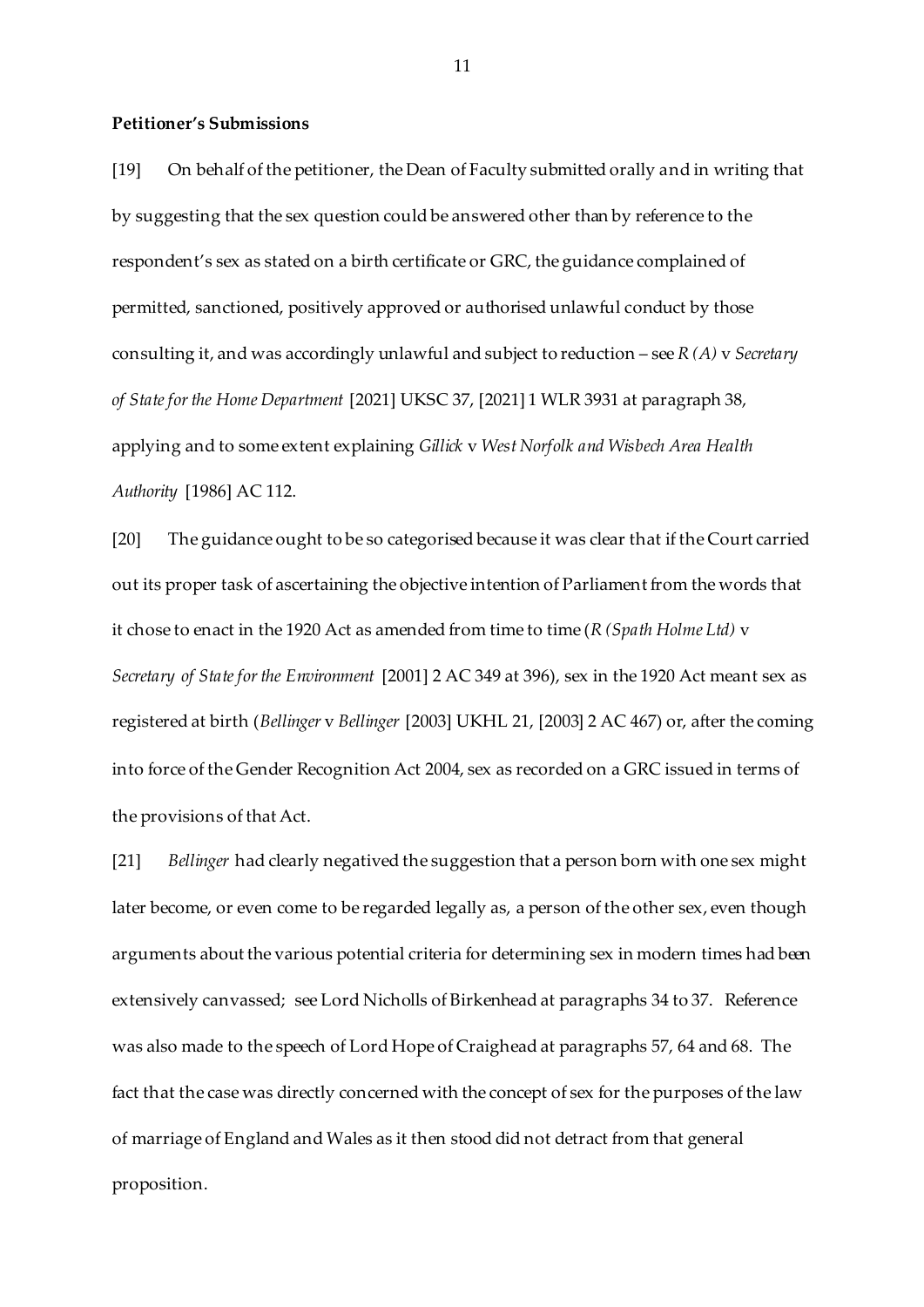[22] The only exception to the general principle set out in *Bellinger* was the route subsequently provided by the Gender Recognition Act 004, which permits an individual to apply for, and in suitable cases, obtain, a GRC. Where such a certificate was issued to any person,

"the person's gender becomes for all purposes the acquired gender (so that, if the acquired gender is the male gender, the person's sex becomes that of a man and, if it is the female gender, the person's sex becomes that of a woman)" –

Gender Recognition Act 2004, section 9. Unless and until a GRC had been obtained, a person's sex remained that stated on that person's birth certificate for all purposes, including the obligation to state truly one's sex when required to do so as part of a census. One's legal sex could not be altered simply by an act of will.

[23] The fact that one could obtain certain official documents, such as a driving licence or passport, stating one's gender as other than the sex with which one had been (necessarily) registered at birth, was irrelevant to the question of what one's legally-registered sex was. It was the latter matter, rather than any other, to which the sex question in the census legislation fell to be regarded as being addressed.

[24] The legal conclusion that Swift J had reached in the 2021 English proceedings referred to above, and expressed in the consequent consent order, was sufficient to form a determination in law (*Greenpeace Ltd* v *Advocate General for Scotland* [2021] CSIH 53, 2021 SLT 1303 at paragraph 61). It was the correct determination in law and there was no reason to suppose that the 1920 Act fell to be construed differently in Scotland; indeed, a UK-wide statute ought to be applied consistently throughout the UK unless there was some compelling reason to the contrary. That the Scottish Administration took a different view about the legal position was entirely irrelevant – *Abel* v *Lee*(1870 - 71) LR 6 CP 365 at 371; *Yemshaw* v *Hounslow LBC* [2011] UKSC 3, [2011] 1 WLR 433 at paragraphs 25–27. The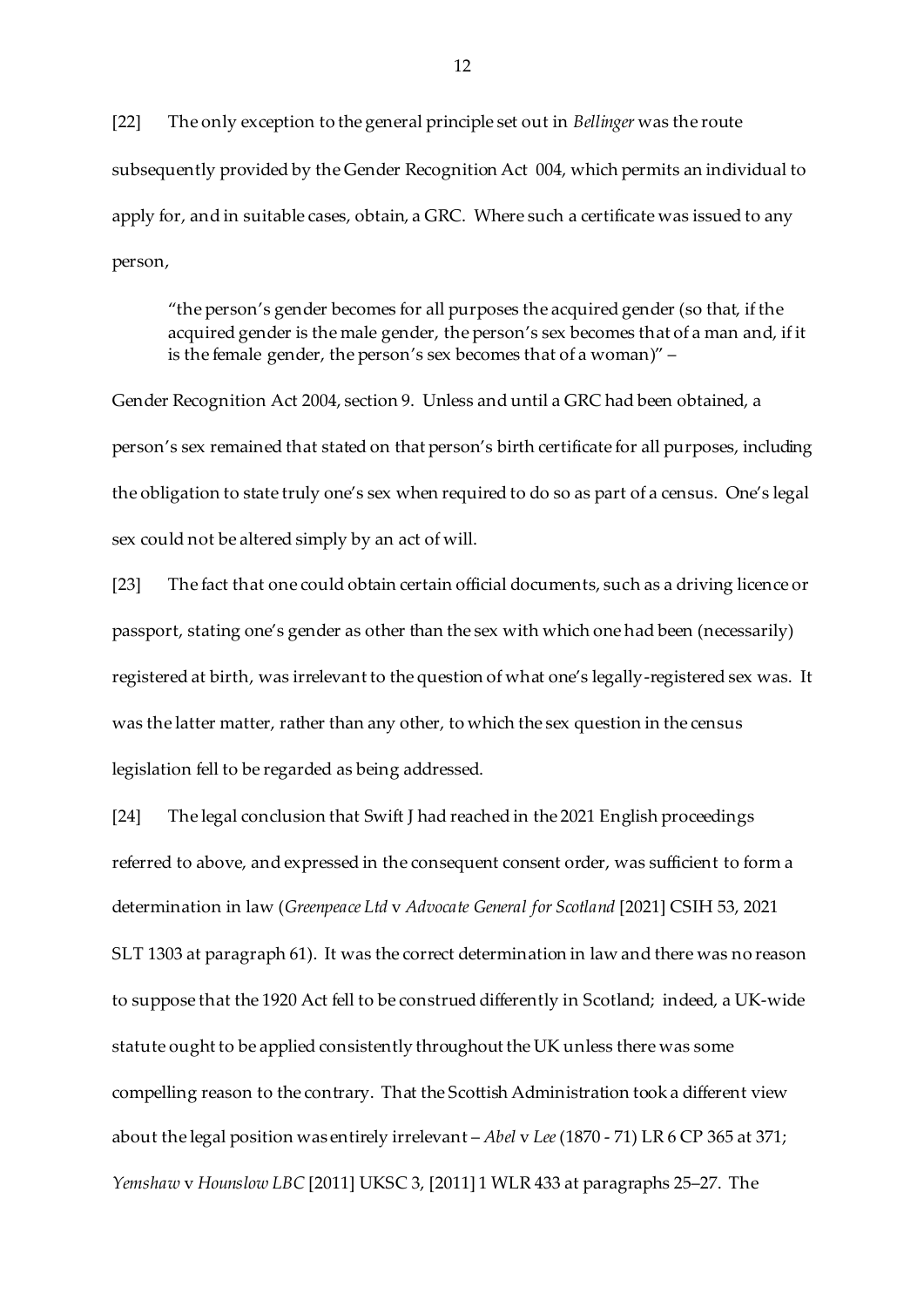Scottish Parliament had not left the 1920 Act untouched when it enacted the Census (Amendment) (Scotland) Act 2019; it had introduced the concept of transgender status and history into the Schedule of the 1920 Act, thus making it clear that that was something different from the concept of sex which was already used in the Schedule, and had thus created a situation in substance identical to that in the English legislation which had been the subject of the case before Swift J.

[25] The suggestion made by the Scottish Ministers that an updating or "always speaking" approach should be taken by the Court to the construction of the 1920 Act was misplaced, and amounted to an impermissible invitation to judicial legislation – cf*R (McConnell)* v *Registrar General for England and Wales* [2020] EWCA Civ 559, [2020] 3 WLR 683, at paragraphs 34–35. *R (Quintavalle)* v *Secretary of State for Health* [2003] UKHL 13, [2003] 2 WLR 692 did not permit the Court to construe statutory language contrary to its natural and ordinary meaning. There had been no relevant change in social attitudes since the passing of the 1920 Act. In the case of the word "sex", the ordinary and natural meaning was to be found in the OED as "Either of the two main categories (male and female) into which humans and many other living things are divided on the basis of their reproductive functions; (hence) the members of these categories viewed as a group". The possibility of a construction of the 1920 Act which did not give effect to that natural and ordinary meaning might only be countenanced if that meaning could be said, in context, to be contrary to the intention of the legislature – *R* v *Z (Attorney General for Northern Ireland's Reference)* [2005] UKHL 35, [2005] 2 AC 645 at paragraph 49; *Littlewoods Ltd* v *Revenue and Customs Commissioners* [2017] UKSC 70, [2018] AC 869 at paragraphs 37 and 39.

[26] Moreover, the modern approach of the law involved a generalised distinction between "sex" on the one hand and "gender" or matters flowing from that latter concept on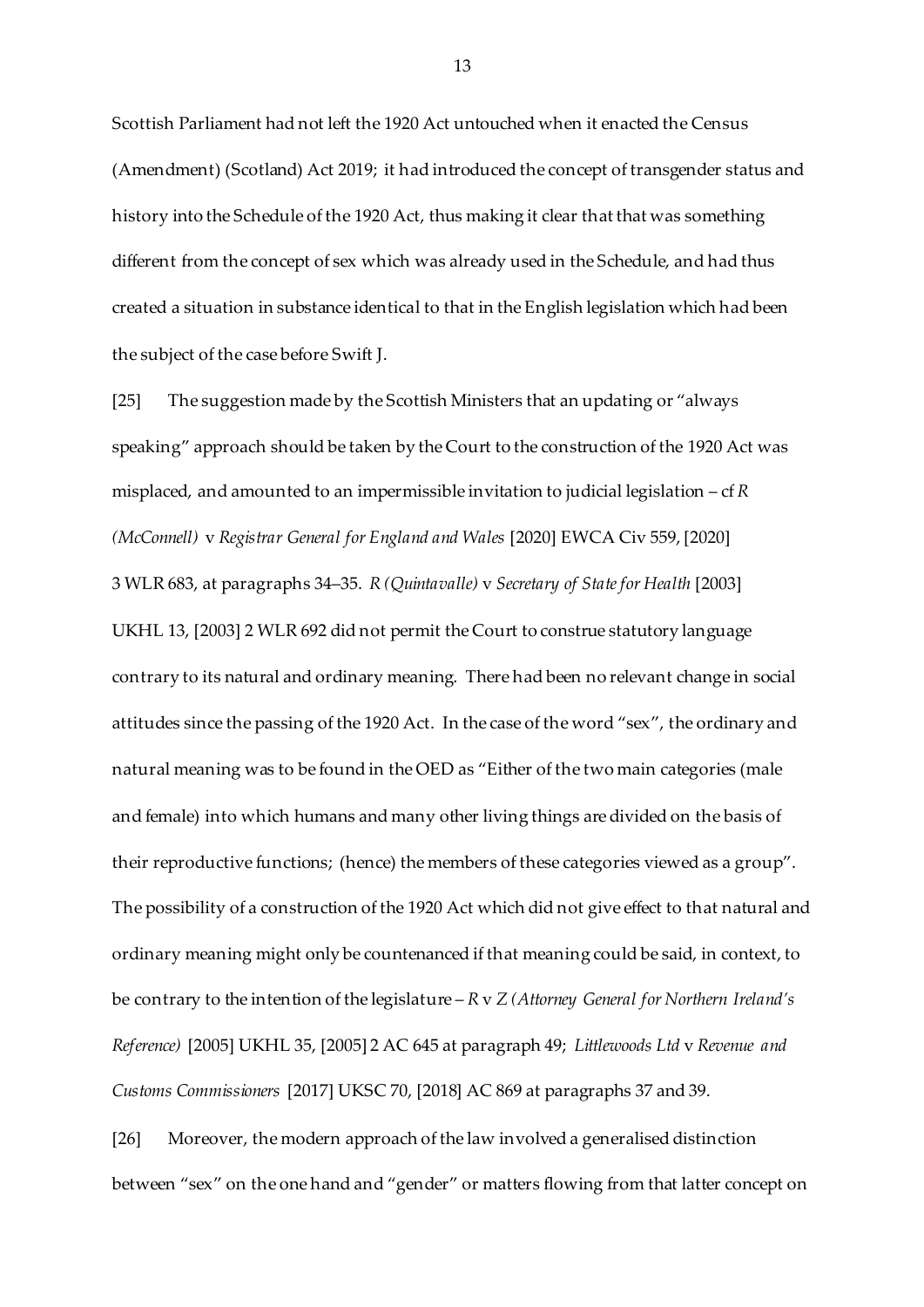the other. That could be seen from observations in *R (Elan-Cane)* v *Secretary of State for the Home Department* [2021] UKSC 56, [2022] 2 WLR 133, where the Court at paragraph 3 had noted that:

"The term 'gender' is used in this context to describe an individual's feelings or choice of sexual identity, in distinction to the concept of 'sex', associated with the idea of biological differences which are generally binary and immutable".

[27] A similar approach could be seen in the Equality Act 2010, where gender reassignment was treated separately and distinctly from sex as a protected characteristic, and in the Forensic Medical Services (Victims of Sexual Offences) (Scotland) Act 2021, which amended previous legislation so that a victim of sexual offending could have a choice of medical examiner according to the latter's "sex" rather than "gender".

[28] The legislative history of the 2018 Census (Amendment) (Scotland) Act 2019 supported the petitioner's position in relation to the proper construction of the 1920 Act and its subordinate legislation in Scotland. The Scottish Ministers had taken a deliberate decision not to proceed with a proposed amendment to the 1920 Act which would have added "(including gender identity)" after the reference to sex in the Schedule to the 1920 Act. They were to be presumed to have done so advisedly – *R (N)* v *Walsall MBC* [2014] EWHC 1918 (Admin), [2014] PTSR 1356 at paragraph 66. There was no need to speculate about what the Parliament might or might not have done in one scenario or another – a course of action warned against in *Royal College of Nursing of the United Kingdom* v *Department of Health and Social Security* [1981] AC 800 – because in the present case it was clear that it had not amended the 1920 Act to link "sex" with "gender identity". Rather, it had decided to ask a completely different question about transgender status and history, leaving the sex question as a simple and binary one.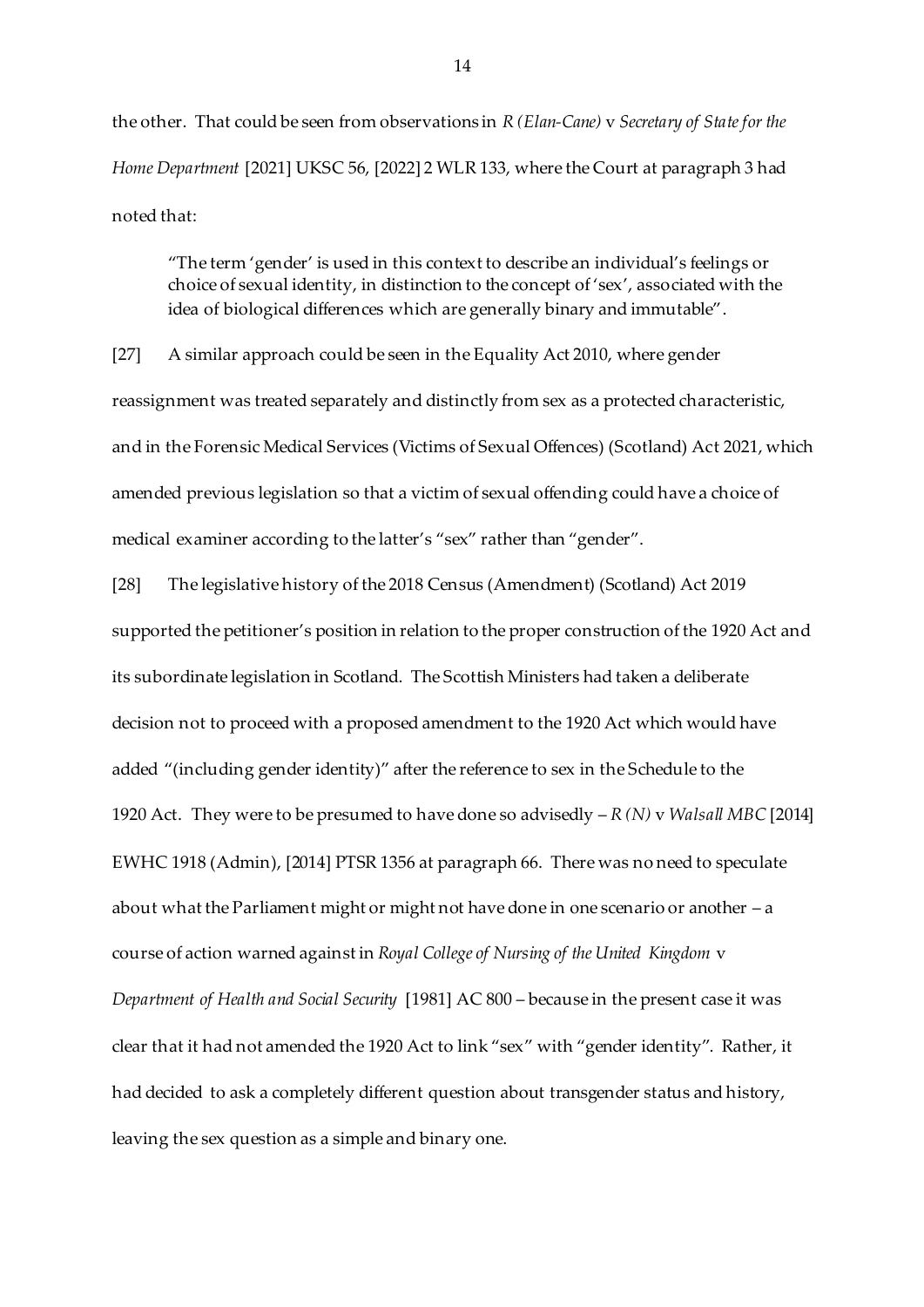#### **Respondents' Submissions**

[29] Mr Ross, QC, on behalf of the Registrar General for Scotland and the Scottish Ministers, submitted that there was no definition of the word "sex" which applied for all purposes. *Bellinger* was simply about the definition of the terms "male" and "female" for the purposes of the (then) English law of marriage as set out in the Matrimonial Causes Act 1973, an area of law where individual rights were clearly at stake and there was a plain need for legal certainty and a consequent concentration on biological sex. However, Lord Nicholls had observed at paragraph 32 that the criteria for recognising self-perceived gender in one context might not be appropriate in another. The present case involved an entirely different context which had nothing at all to do with individual rights.

[30] "Sex" was not defined in the 1920 Act or any of its subordinate legislation. It was not a technical term and the full range of its ordinary, everyday meanings was available in construing the legislation. Moreover, "sex" and "gender" were not terms with settled distinct meanings, either in the legal context or more generally. The *Shorter Oxford English Dictionary* (6<sup>th</sup> ed.) defined "sex" as including *inter alia* "the sum of the physiological and behavioural characteristics distinguishing members of either sex" and "gender" as including *inter alia* "sex as expressed by social or cultural distinctions". Examples of "sex" and "gender" being regarded as at least to some extent synonymous could be found in case law in *Advocate General for Scotland* v *MacDonald* [2003] UKHL 34, 2003 SC(HL) 35, per Lord Nicholls at paragraph 7 and in *Chief Constable of West Yorkshire Police* v *A (No 2)* [2004] UKHL 21, [2005] 1 AC 51 per Lord Bingham of Cornhill at paragraph 11 and Baroness Hale at paragraph 56. In *Elan-Cane*, the Court had referred (at paragraph 5) to the fact that, subject to the inclusion of transgender persons within the category of their acquired gender, public agencies tended to use the terms "gender" and "sex" interchangeably to refer to the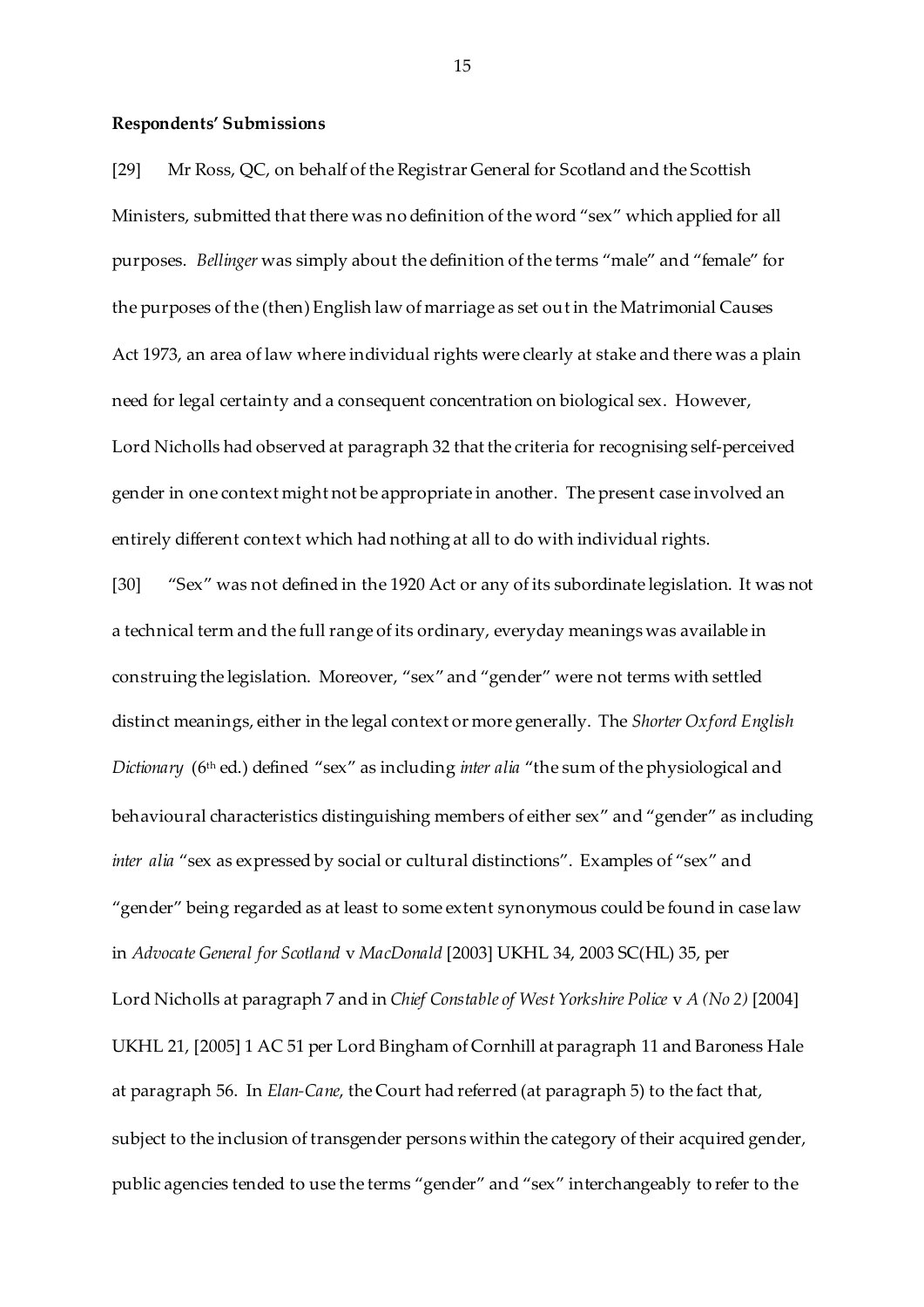biological categories of male and female, and had made the same point in more general terms at paragraph 52.

[31] The sex or gender in which people lived their lives was in modern times routinely recognised by organs of the state, irrespective of what was set out on a birth certificate, or of the possession of a GRC. The very fact that GRCs existed was one example of the kind of recognition that the modern law now afforded to the acquired gender of trans people. Driving licences, passports and NHS records were further cases in point. All of that reflected the modern reality that sex was not generally now regarded as a pure matter of biology, but was instead a much more nuanced concept. Certainly nowadays, and indeed probably at any time since the 1920 Act came into force, a respondent could reasonably have read the sex question in a census as referring to any of biological sex, sex recognised by law, or self-identified (or "lived") sex as at the date of the census, rather than in any more limited way. An answer to that question that had a reasonable basis in fact, which was all that the guidance complained of suggested as acceptable, would not attract the statutory penalty for a false answer, since it would not be a false answer, or at the very least would be entitled to the benefit of the presumption against doubtful penalisation, cf *Bennion, Bailey and Norbury on Statutory Interpretation* (8th ed), paragraph 26.5; *R* v *Z*; *Tuck & Sons* v *Priester* (1887) 19 QBD 629.

[32] If, contrary to the respondents' primary position that the 1920 Act had always used "sex" in a wider sense than that contended for by the petitioner, an updating construction should be applied in light of the changes in the law and in social conditions and attitudes since 1920 already identified, so that the Act could be treated as "always speaking" and thus as including within the term "sex" now, at least, the sex or gender in which respondents actually lived their lives rather than necessarily the sex with which they happened to have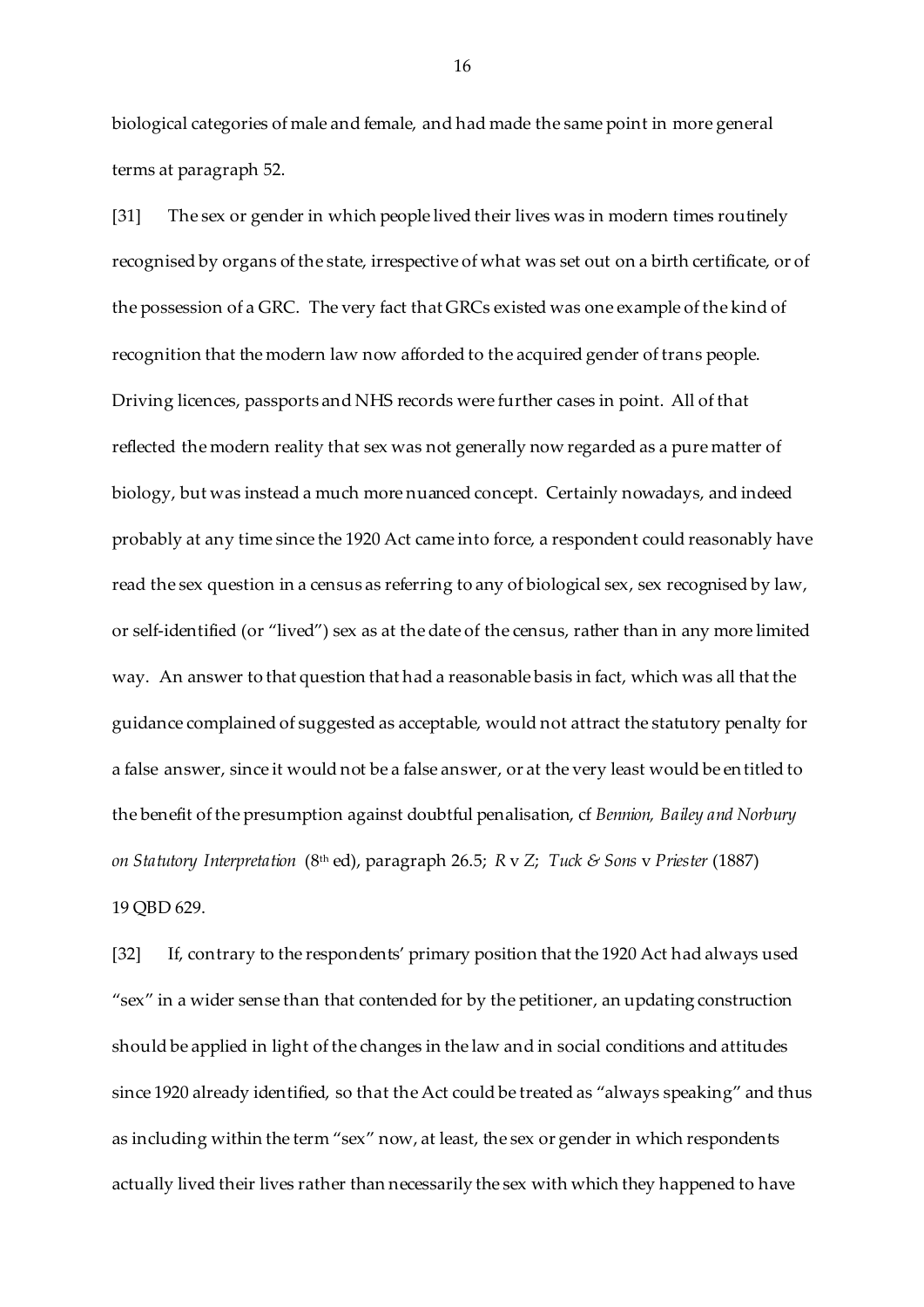been born – cf *Royal College of Nursing* at page 822 and *Quintavalle* at paragraph 24. As Lord Steyn had remarked in *R* v *Ireland* [1998] AC 147 at 158:

"Bearing in mind that statutes are usually intended to operate for many years it would be most inconvenient if courts could never rely in difficult cases on the current meaning of statutes. Recognising the problem Lord Thring, the great Victorian draftsman of the second half of the last century, exhorted draftsmen to draft so that:

'An Act of Parliament should be deemed to be always speaking … the drafting technique of Lord Thring and his successors has brought about the situation that statutes will generally be found to be of the 'always speaking' variety'".

That was a mode of construction particularly appropriate for a framework statute such as

the 1920 Act which was intended to serve as the basis for censuses over many decades,

during which various aspects of society would have been expected to change, and had changed, in many and unpredictable ways. In any event, an updating construction of legislation was generally to be preferred: *R (N)* v *Walsall* at paragraph 45.

[33] Finally, the case brought in 2021 by the present petitioners in England had been decided on an interim basis only by Swift J before the defendant had made a concession which was not being made in this case. The case had concerned a version of the 1920 Act which was different from that applicable in Scotland, which had different subordinate legislation and a different legislative history, and proceeded on the basis of different arguments. In passing the Census (Amendment) (Scotland) Act 2019, the Scottish Parliament had been aware of the view of the Scottish Ministers that "sex" in the 1920 Act already encompassed gender identity, and had taken no steps to provide any different definition to the word. That was the kind of presumptively deliberate course of action which was being referred to in *R (N)* v *Walsall*.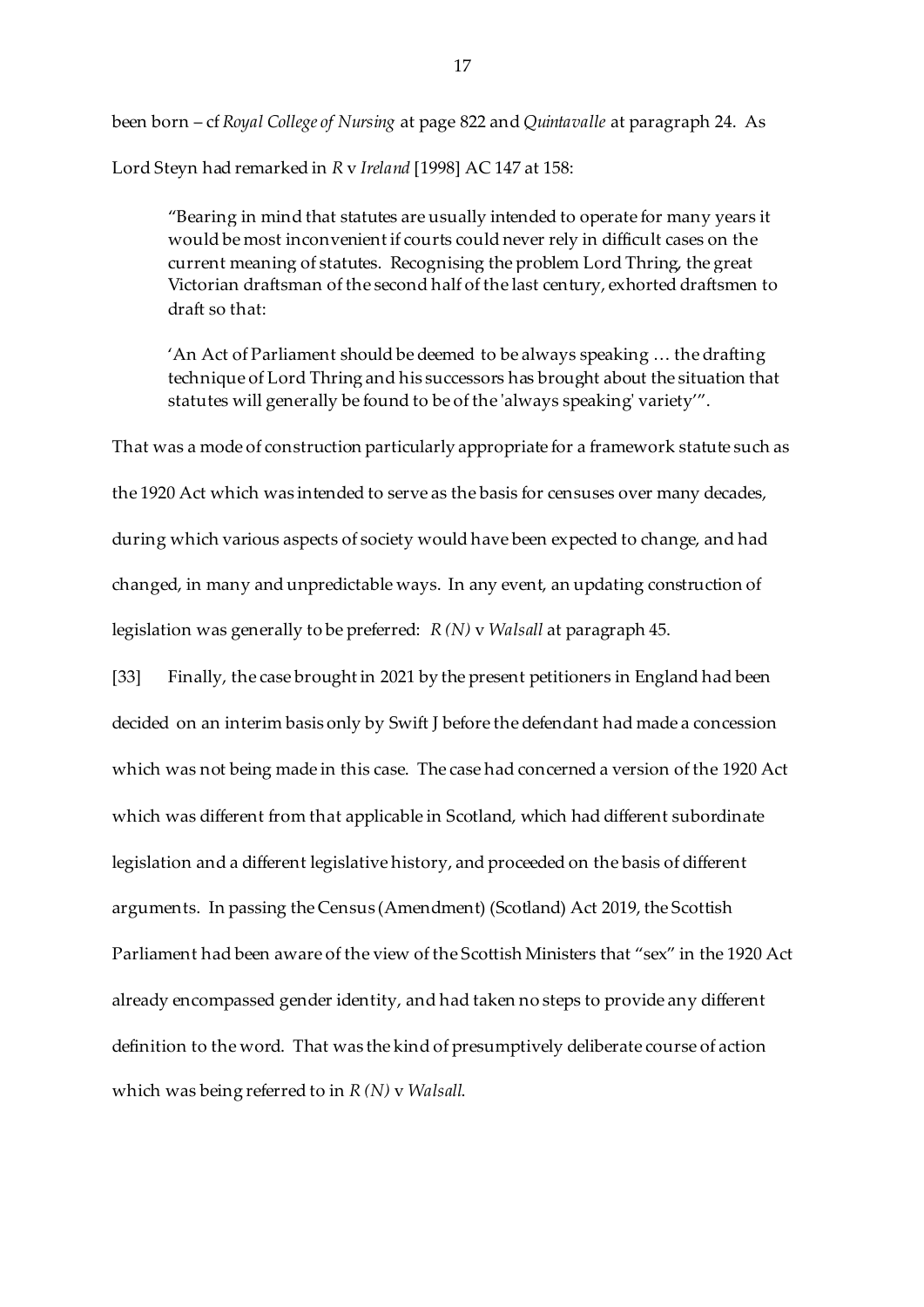#### **Intervener's Submissions**

[34] On behalf of the Equality Network, Ms Springham, QC, lodged written submissions which agreed with those of the respondents that there was no single legal definition of "sex" which applied in every context, and certainly not in the context of the 1920 Act and its subordinate legislation. An "always speaking" construction should be adopted, which would favour the legislation being construed in a sense which would include the sex acquired by transgender people, regardless of the existence of a GRC. Such certificates were often not obtained by transgender people because they felt that the legislation pathologised their gender identity, or because there were practical difficulties in the prescribed process for obtaining a GRC which could prove insuperable. Many felt no need to obtain a GRC when every official document pertaining to them, other than their birth certificate, referred to their acquired sex. To compel transgender people to respond to the sex question in the census by reference only to a birth certificate or GRC would be a failure to respect their identity in breach of section 6 of the Human Rights Act 1998 and Article 8 of the European Convention on Human Rights and would amount to direct gender reassignment discrimination contrary to sections 13 and 29(6) of the Equality Act 2010. I observe that the respondents specifically dissociated themselves from the intervener's submissions as to the impact of the human rights legislation in this regard.

[35] The concepts of "sex" and "gender" were intrinsically interlinked. The Equality Act did not provide support for any suggestion that a person's sex was solely biologically determined, and defined the protected characteristic of gender reassignment, and the concept of indirect sex discrimination, very widely. A similar interlinking of "sex" and "gender" could be seen in aspects of the jurisprudence of the European Union and in various other provisions of domestic law. *Bellinger* was concerned with the English law of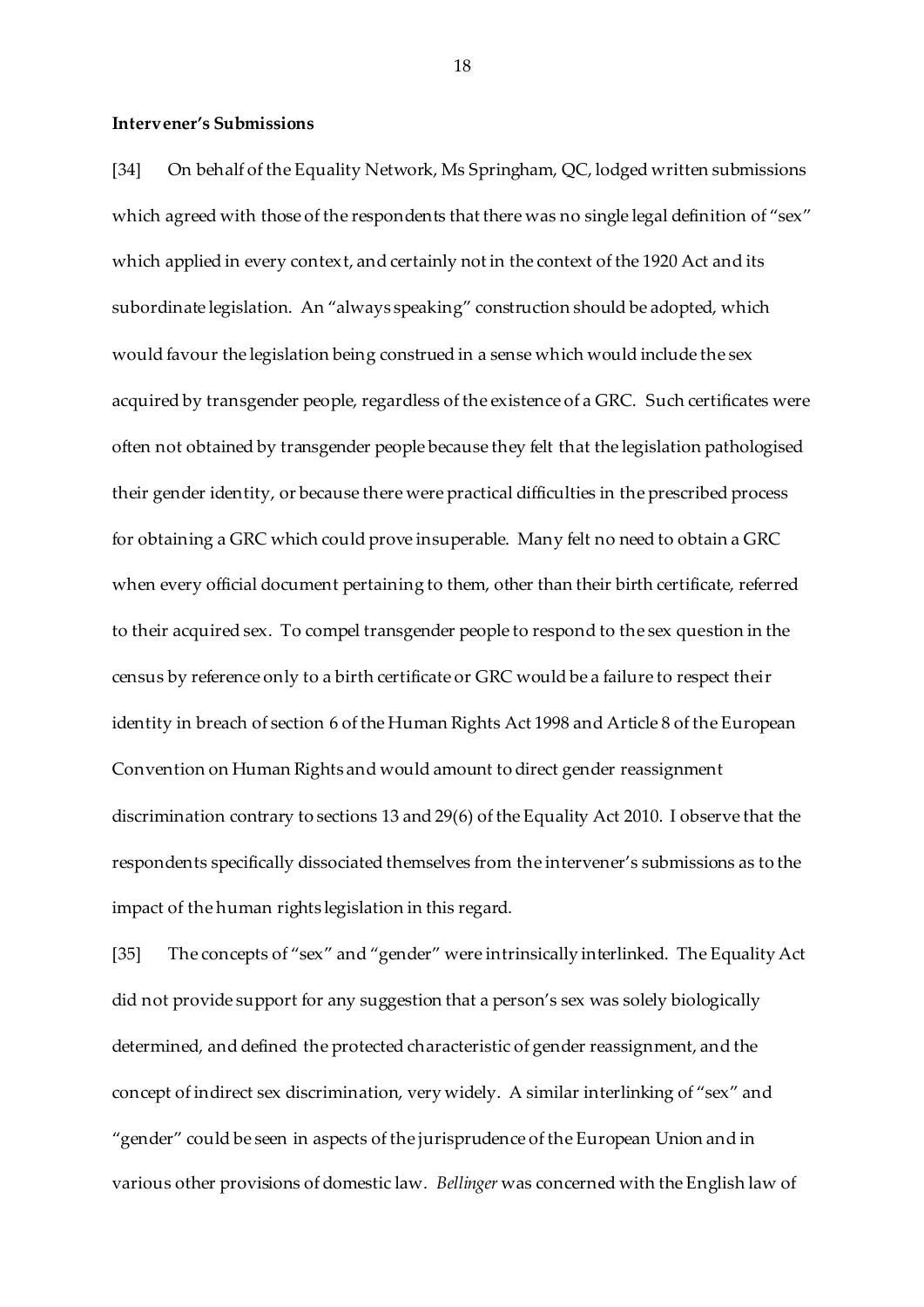marriage as it then stood and had been overtaken by subsequent legal and social developments.

[36] The ultimate outcome of the petitioner's English case depended on a concession not made here. Swift J's interim decision was not based on full argument or with the assistance of intervention from any interested party.

[37] The submissions from the Equality Network also contained informal statements from transgender individuals in support of its position and describing, so far as material to the present litigation, their own experiences in interacting in their acquired sex with the state and others, and how they considered a requirement to answer the sex question in the census only by reference to their birth certificate (none had a GRC) would adversely affect them.

#### **Discussion and Decision**

[38] It is a matter of agreement in this case that, if the guidance complained of permits, sanctions, positively approves or authorises unlawful conduct by those consulting it, it would to that extent be unlawful and the Court could properly intervene in the situation so created: *R (A)* v *Secretary of State for the Home Department*. It is, further, a matter of agreement that a person in possession of a GRC could properly respond to the sex question in the forthcoming census by reference to the sex so acquired and set out in the relevant certificate. The guidance addresses itself only rather obliquely to that situation and is not subject to direct criticism on that account. What divides the parties is whether, absent possession of a GRC, a transgender person, non-binary person or any other person not sure how to answer the sex question would be acting lawfully by answering the question other than by reference to the sex recorded on that person's birth certificate.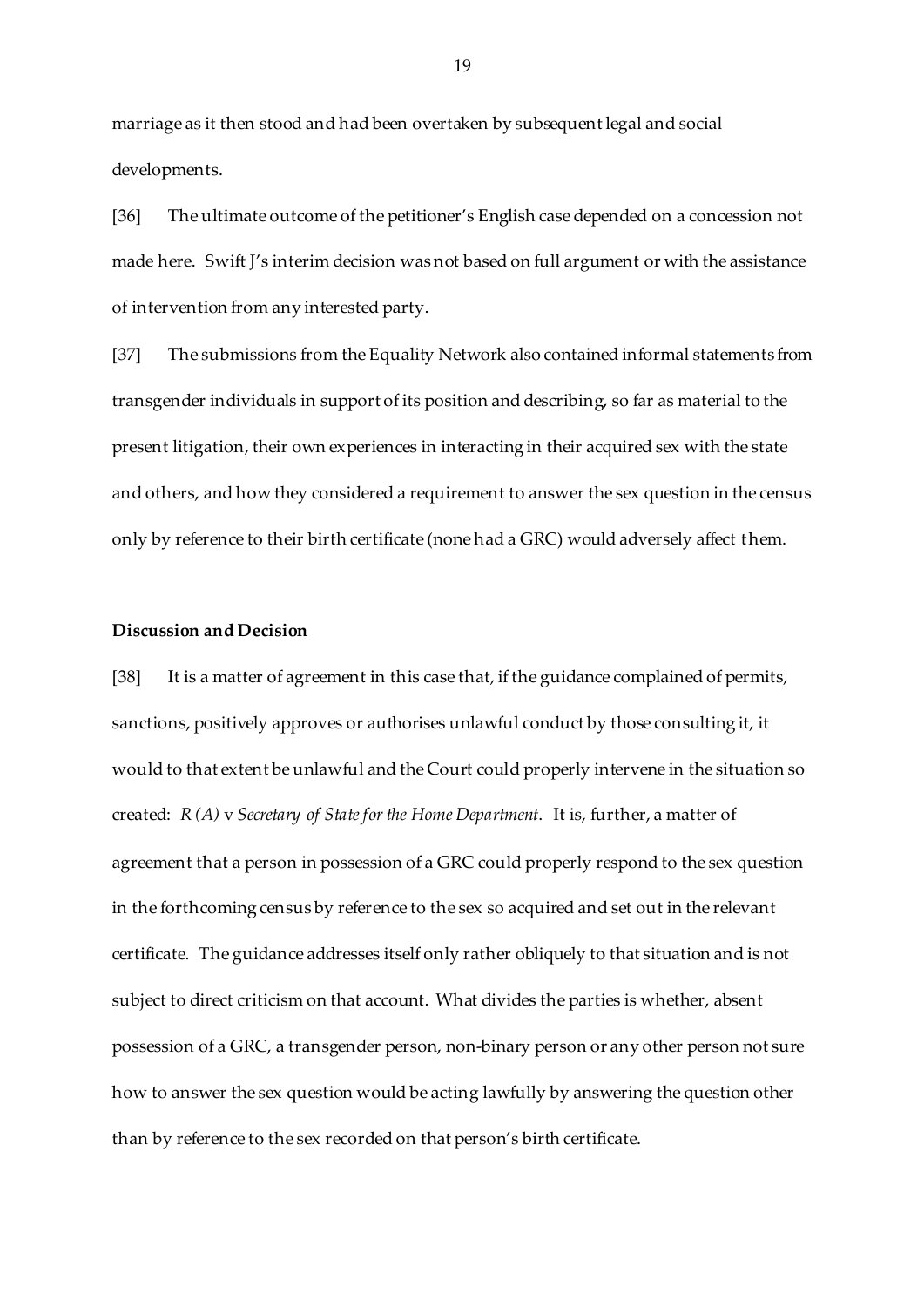[39] The petitioner's answer to that question is that, leaving aside those with GRCs, as a matter of law a person's sex is determined for all legal purposes (including, crucially for present purposes, the obligation to answer correctly the census sex question) as being that with which that person was registered at birth. It argues that that legal rule may be seen exemplified in the decision of the House of Lords exercising its former judicial functions in the case of *Bellinger*. I am unable to find that the existence of any such rule of general application was recognised or affirmed in *Bellinger*. Rather, I consider that the observations in *Bellinger*, so far as they might be thought to touch upon the issue in the present litigation, were directed solely at the particular issue with which that case was concerned, namely the identification of the sex of a person for the purpose of determining whether that person was male or female within the meaning of the Matrimonial Causes Act 1973, so that the validity of a marriage entered into by that person with another person could in consequence be ascertained. In that context, in which the rights and status of the person in question and of the putative spouse were at stake, and a variety of wider rights and interests engaged, it was plainly desirable that the question of a person's sex ought to be capable of ascertainment by objective and preferably simple means. The same considerations do not apply when the question of a person's sex is raised in other contexts, particularly in contexts in which no consequences at all for anyone's rights flow from the matter of what sex is claimed by a particular person. That is the very point which I understand Lord Nicholls to have been making when he said at paragraph 32 of *Bellinger*that "[t]he criteria appropriate for recognising self-perceived gender in one context, such as marriage, may not be appropriate in another …" Examples of state recognition of a person's sex as different from that set out in a birth certificate or GRC are to be found in the facilities made available for important documents such as a driving licence or passport to be issued by reference to a person's lived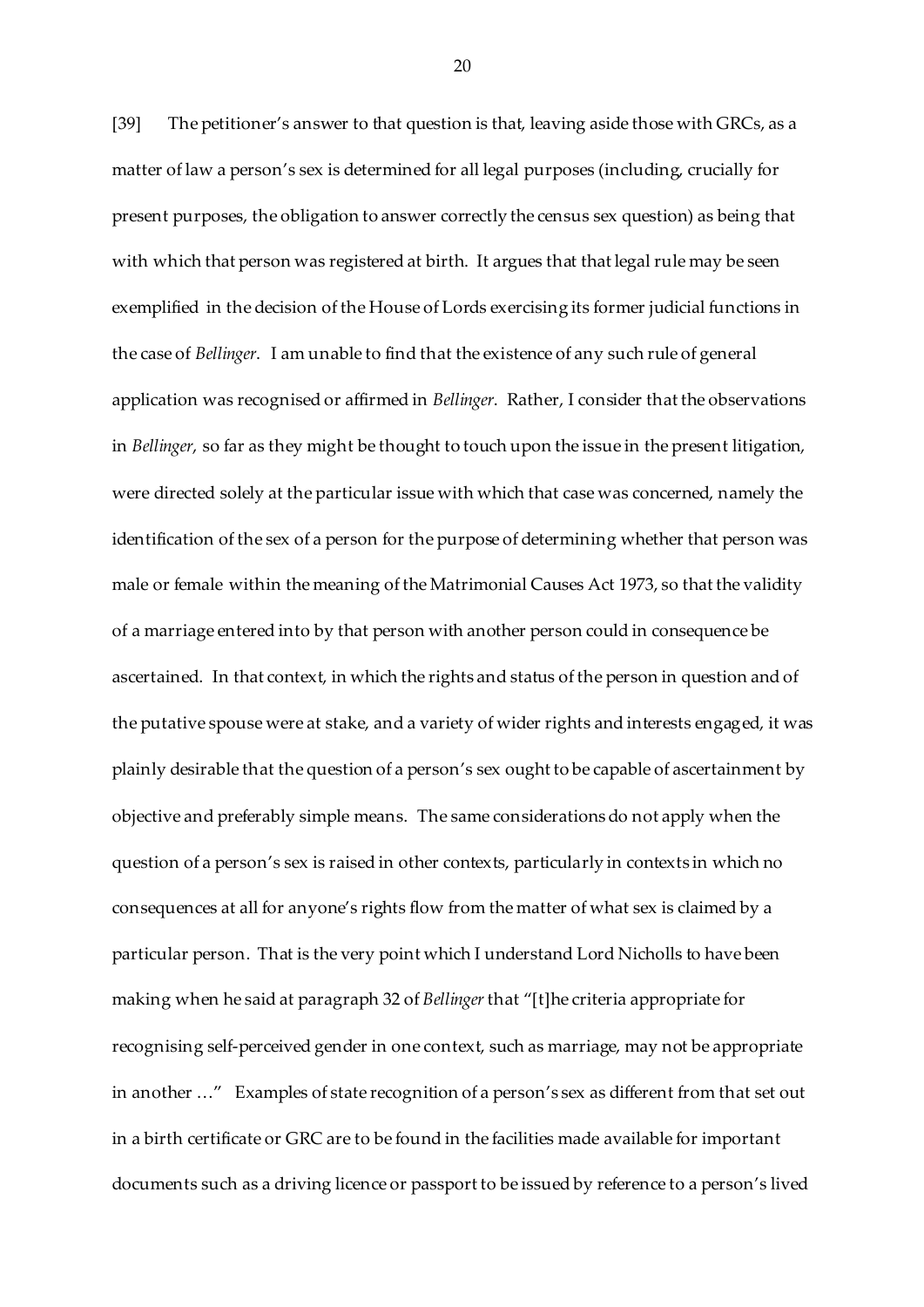sex. It is very difficult indeed to reconcile the provision of such facilities with any general legal rule that a person's sex can only be considered to be that recorded on a birth certificate or GRC; rather, the implication of such practices – the legality of which has not been successfully challenged – is that how various emanations of the state recognise a person's sex is indeed a matter to which the context of the recognition sought makes at least a substantial contribution.

[40] Having reached the conclusion that there is no general rule or principle of law that a question as to a person's sex may only properly be answered by reference to the sex stated on that person's birth certificate or GRC, it is necessary to pause and take stock. The arguments of the parties to this litigation suggest that, if there is no such general rule of law, it would be appropriate to turn to consider more specific issues capable of informing the answer to the question of the proper construction of the word "sex" within the 1920 Act. I do not think, however, that that is the correct approach to the problem which presents itself in this case. It will be recalled that the Schedule to the 1920 Act simply provides a list of matters about which an Order providing for a specific census to be held may require particulars to be provided. One of those matters is "sex". In other words, all that the Act relevantly provides is that an Order may be made requiring respondents to a census to provide particulars about their sex. The Census (Scotland) Order 2020 duly provides (by its Article 6 and paragraph 4 of its Schedule 2) that "sex" is indeed a matter in respect of which a respondent to the 2022 census is to be required to provide particulars, and the Census (Scotland) Regulations 2020 provide that the precise form of question in that connection is to be: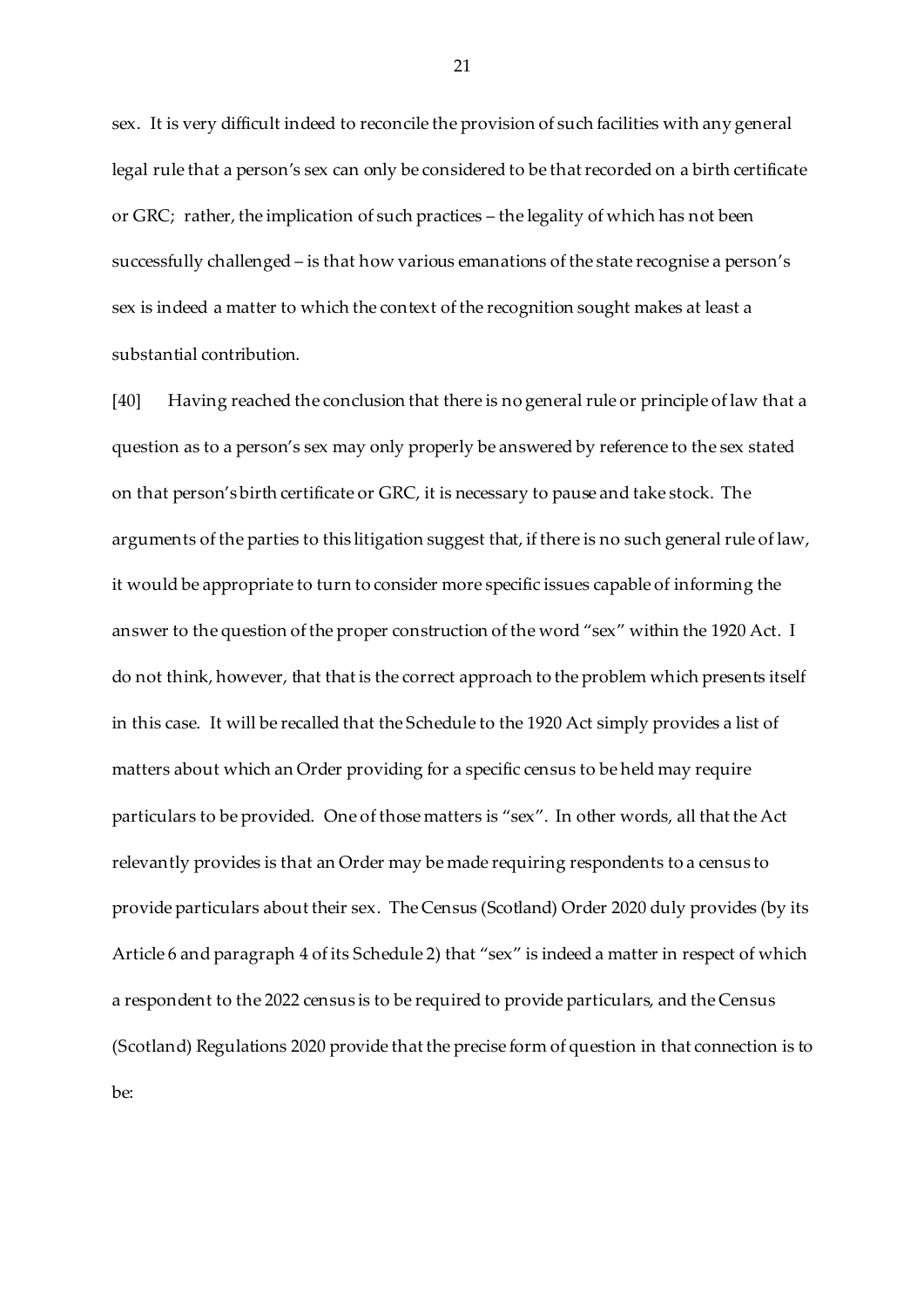| What is your<br>sex? | The respondent is<br>required to select one<br>option only.                                                      | Female<br>Male |  |
|----------------------|------------------------------------------------------------------------------------------------------------------|----------------|--|
|                      | A voluntary question<br>about trans status or<br>history will follow if<br>the respondent is aged<br>16 or over. |                |  |

[41] It is not suggested by the petitioner in this case that there is anything unlawful about the form or substance of the Order or the Regulations. The only duties which a respondent to the census has (at least in the sense that there is a potential penalty in terms of section 8 of the 1920 Act for acting otherwise) is to answer all the mandatory questions posed (of which the sex question is one) and to not to provide a false answer to any question. The core issue in this case, then, is not directly what the meaning of "sex" in the Schedule to the 1920 Act might be, but is, rather, the related but distinct issue of what a false answer to the question actually posed in accordance with the primary and subordinate legislation might be, and thence whether the guidance complained of encourages (in the senses already set out) such a false answer. This approach has some resonances with, though I do not consider it to be a direct application of, the legal principles underlying the presumption against doubtful penalisation referred to in the respondents' argument.

[42] It is obvious that the sex question might be answered falsely. For example, a respondent registered as female at birth, and who has never entertained any concern or doubt about that assigned sex before the census day, might well be providing a false answer by ticking the "Male" box in answer to the sex question. It is much less obvious that a respondent registered female at birth, without a GRC, but who has come to live to all practical intents and purposes as a male, perhaps with a greater or lesser degree of pharmaceutical or surgical intervention, would be providing a false answer by ticking the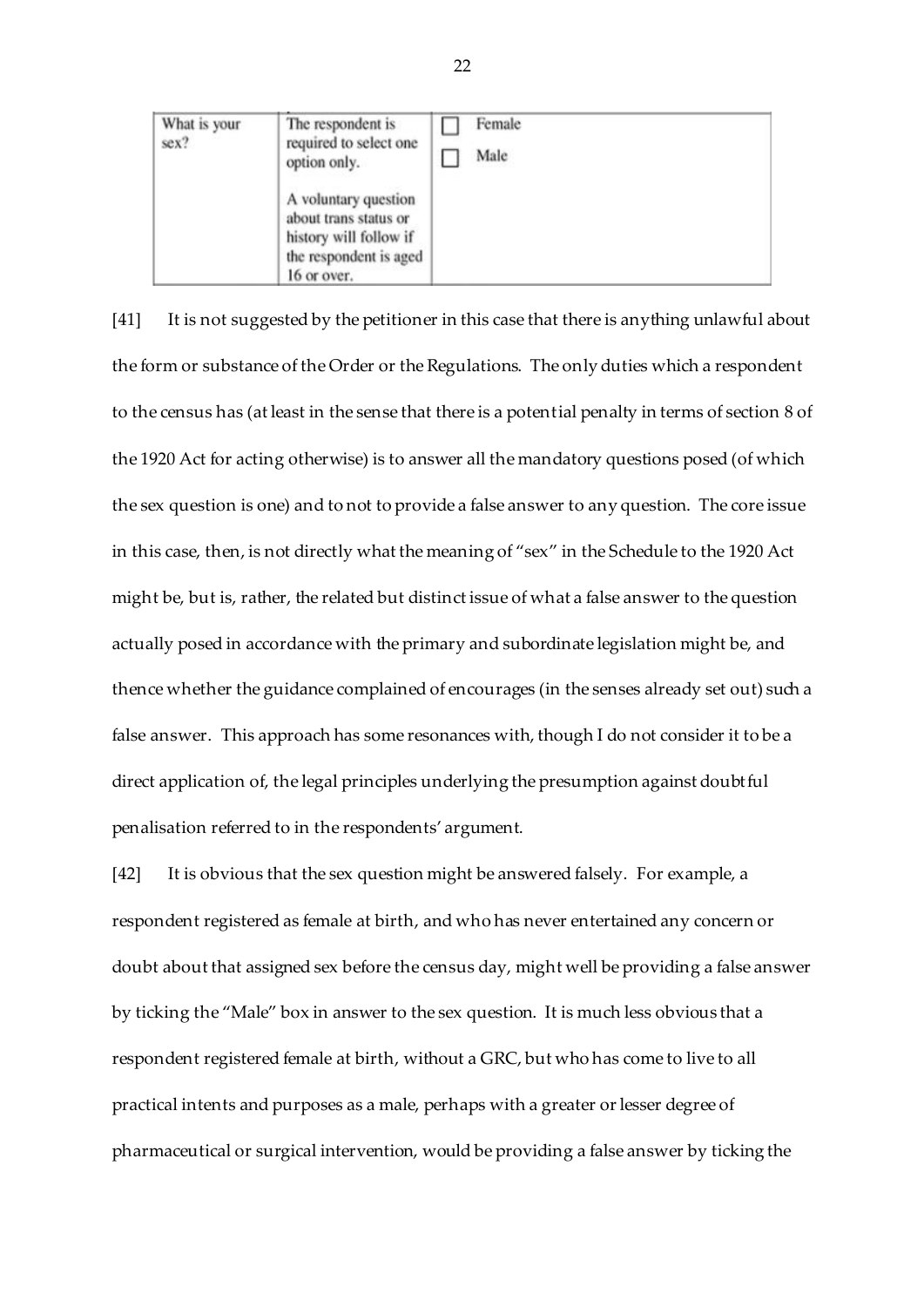"Male" box. One could only definitively say in the abstract that such a person was indeed providing a false answer if, in accordance with the petitioner's principal position, a person's sex is for all legal purposes defined by that person's birth certificate or GRC. I have already concluded that there is no such general rule of law.

[43] There are questions in the 2022 census (all of which relate to matters authorised in specific or general terms by the Schedule to the 1920 Act as matters about which particulars may be required) which require an answer based explicitly on some objective legal criterion. For example, one question is "On [census day], what is your <u>legal</u> marital or registered civil partnership status?" (emphasis added). Another which at least alludes to a matter of objective legal status (ie nationality) is "What passports do you hold?" Others ask expressly for subjective answers, for example whether the respondent "considers" him - or herself to have a transgender status or history, or the question which asks "What do you feel is your national identity?" Most questions, however, including the sex question, refer expressly neither to some objective legal criterion nor to mere subjective opinion. In that category of question, it is difficult to escape the conclusion that an answer provided in good faith and on reasonable grounds would not be a false answer in the relevant sense, even if persons other than the respondent providing it might not think it the "right" answer. Sometimes the available margin for answering seems rather wide. To take but one example, respondents to the 2022 census must answer the question "How is your health in general?", with the available options being "Very good", "Good", "Fair", "Bad" or Very Bad". It is a matter of common experience that some people consider themselves to be in excellent health even though their general practitioners think otherwise. For others, the reverse might be the case. Leaving aside very extreme cases, and even though the question on its face asks for an objective rather than subjective response, it is difficult to see how an answer provided in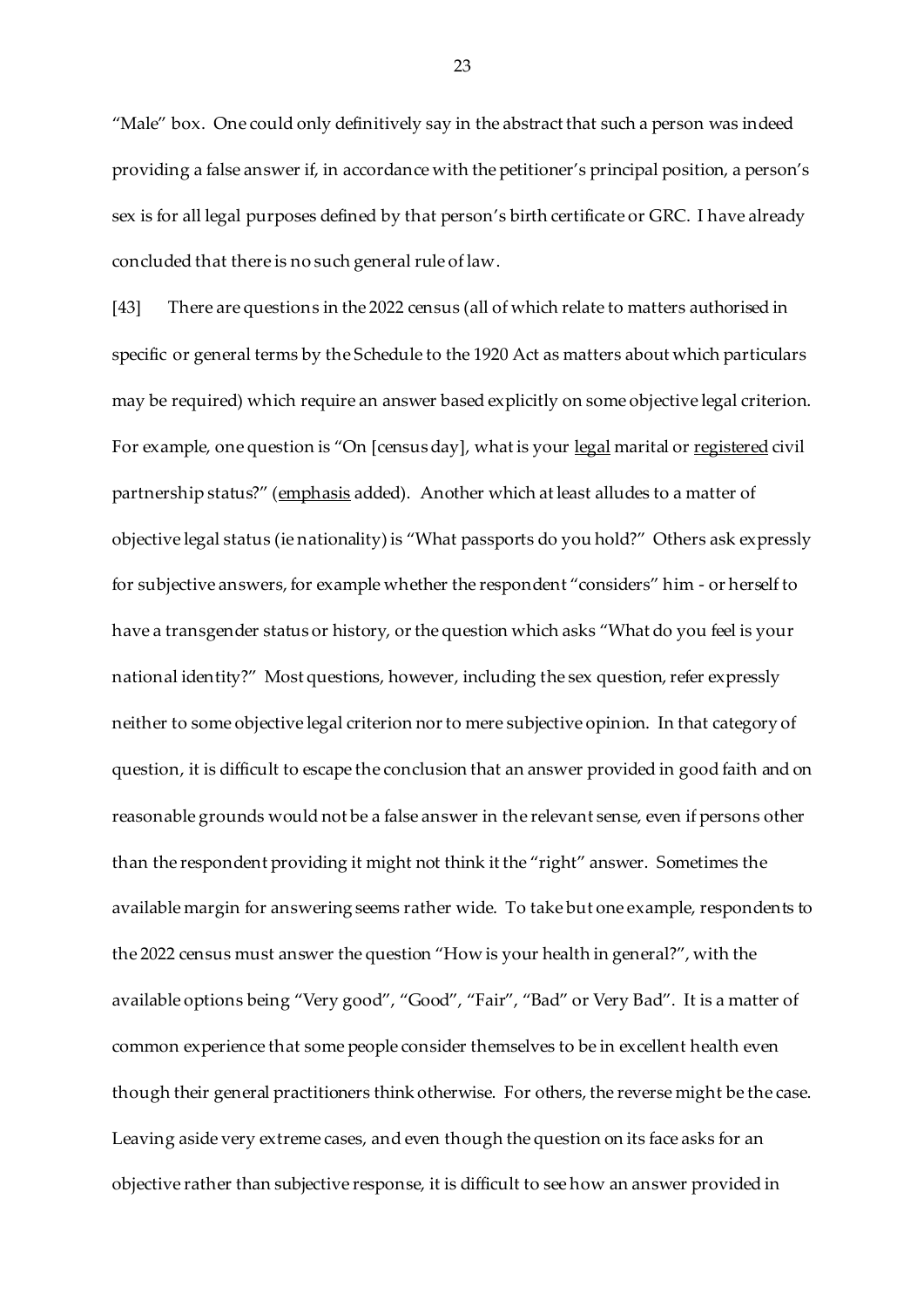good faith and on reasonable grounds could be castigated as a false one for the purposes of the census legislation. The sex question appears to me to fall into an essentially similar category.

[44] Further, the guidance complained of (unlike the guidance in the English litigation already mentioned) is notably limited in nature, in that it does not positively instruct or even recommend any particular mode of answering the sex question in individual cases; rather it merely says to transgender people that their answer "can be" different from that on their birth certificate and that they do not need a GRC. Even if one reads the reference to not needing a GRC as meaning that one does not need a GRC before providing an answer different to that on one's birth certificate (which seems to be what is intended), the guidance does not go the length of saying that transgender people in that position should respond to the sex question by claiming a sex other than that on their birth certificate; it merely contemplates the prospect that some of them may do so. If, as I have held, there is no rule of law that one's legal sex in every context is that recorded on one's birth certificate or GRC, it is not possible to say that that guidance permits, sanctions, positively approves or authorises unlawful conduct. For the reasons already stated, some transgender people at the very least would not be answering the sex question falsely by stating that their sex was other than that recorded on their birth certificate and the guidance merely acknowledges that.

[45] The position is similar with the remainder of the criticised guidance, which informs non-binary people or those not sure of how to answer the sex question that they "could use the sex registered on your official documents, such as your passport". Again, the guidance does not suggest to any particular person that the sex shown on such documents should be used as the basis for the answer to the census question, merely that it could be. Absent the rule of law for which the petitioners have unsuccessfully contended, that guidance cannot,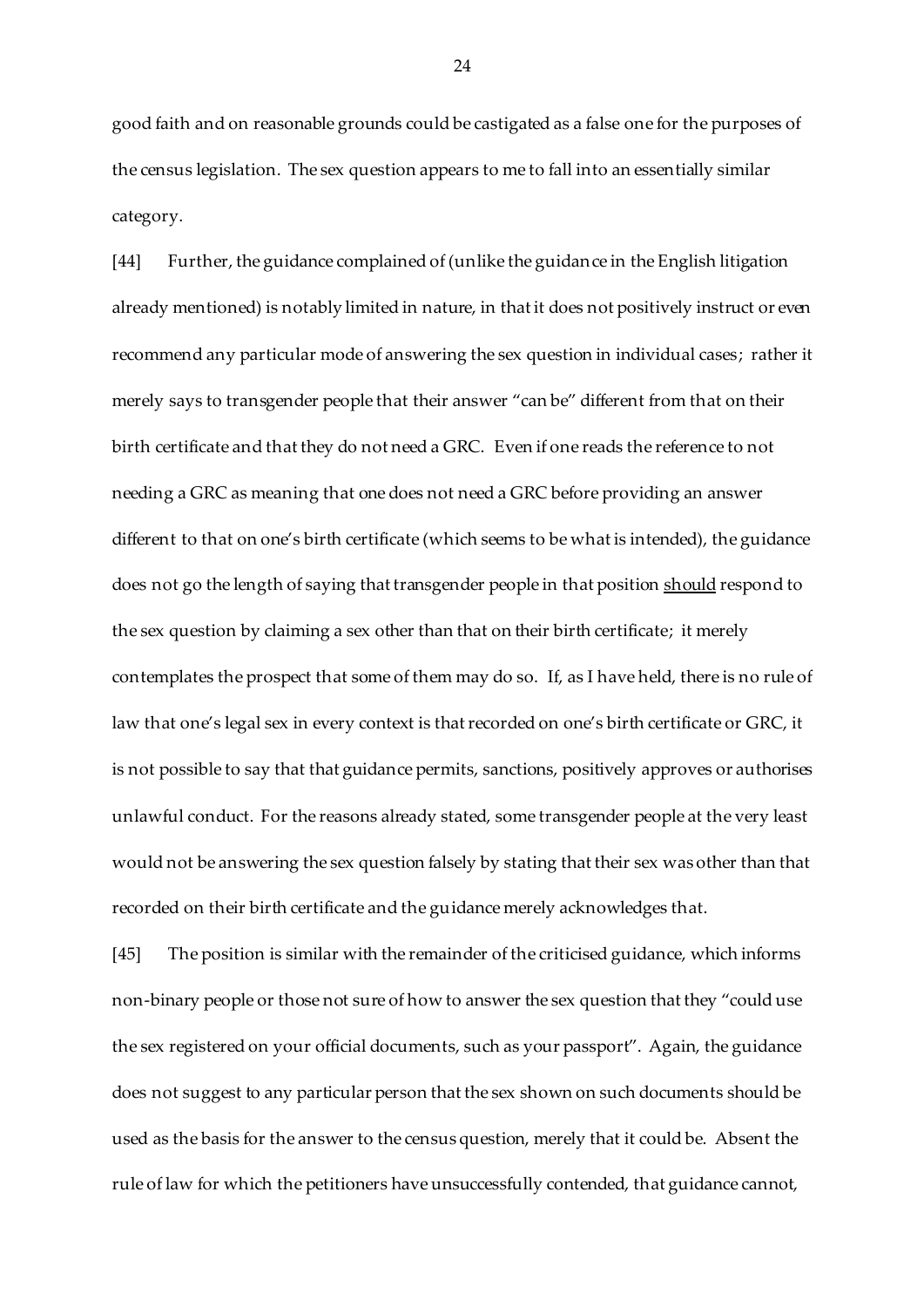as already explained, properly be said to encourage or condone (in the senses already stated) unlawful conduct. The guidance is measured and restrained. It neither states nor implies that respondents should give whatever answer they like to the sex question. The petitioner's position that it is unlawful is unsustainable.

[46] I am, for the reasons which I have already given, in a position to refuse the prayer of the petition without reference to some of the remaining arguments presented by the parties; in essence, those proceeding on what I regard as the incorrect assumption that the proper construction of the word "sex" in the Schedule to the 1920 Act, setting out one of the matters in respect of which an Order paving the way for a census may require particulars to be provided, simultaneously provides in some way parameters for gauging the truth or falsity of the particulars ultimately provided. However, out of deference to the care with which those arguments were presented, and also because an approach different to mine appears to have been taken in the English litigation to which I have referred, it is appropriate for me to record, at least briefly, my view on what the proper construction of "sex" in the 1920 Act as now amended is.

[47] In that connection, I would firstly not have found it possible to ascertain from the various statutory references to "sex" and "gender" to which I was referred any justification for an approach to construction of the 1920 Act entailing that a reference in statute to "sex" falls to be read, definitively or even presumptively, as a reference to a person's sex as recorded in a birth certificate or GRC, or by extension, to biological sex only. There are certainly instances where it is clear, usually from the context rather than exclusively from the word used, that "sex" in a statute does indeed mean biological sex. A good example is the Forensic Medical Services (Victims of Sexual Offences) (Scotland) Act 2021, where it is clear that a potentially ambiguous reference to the "gender" of a medical examiner of a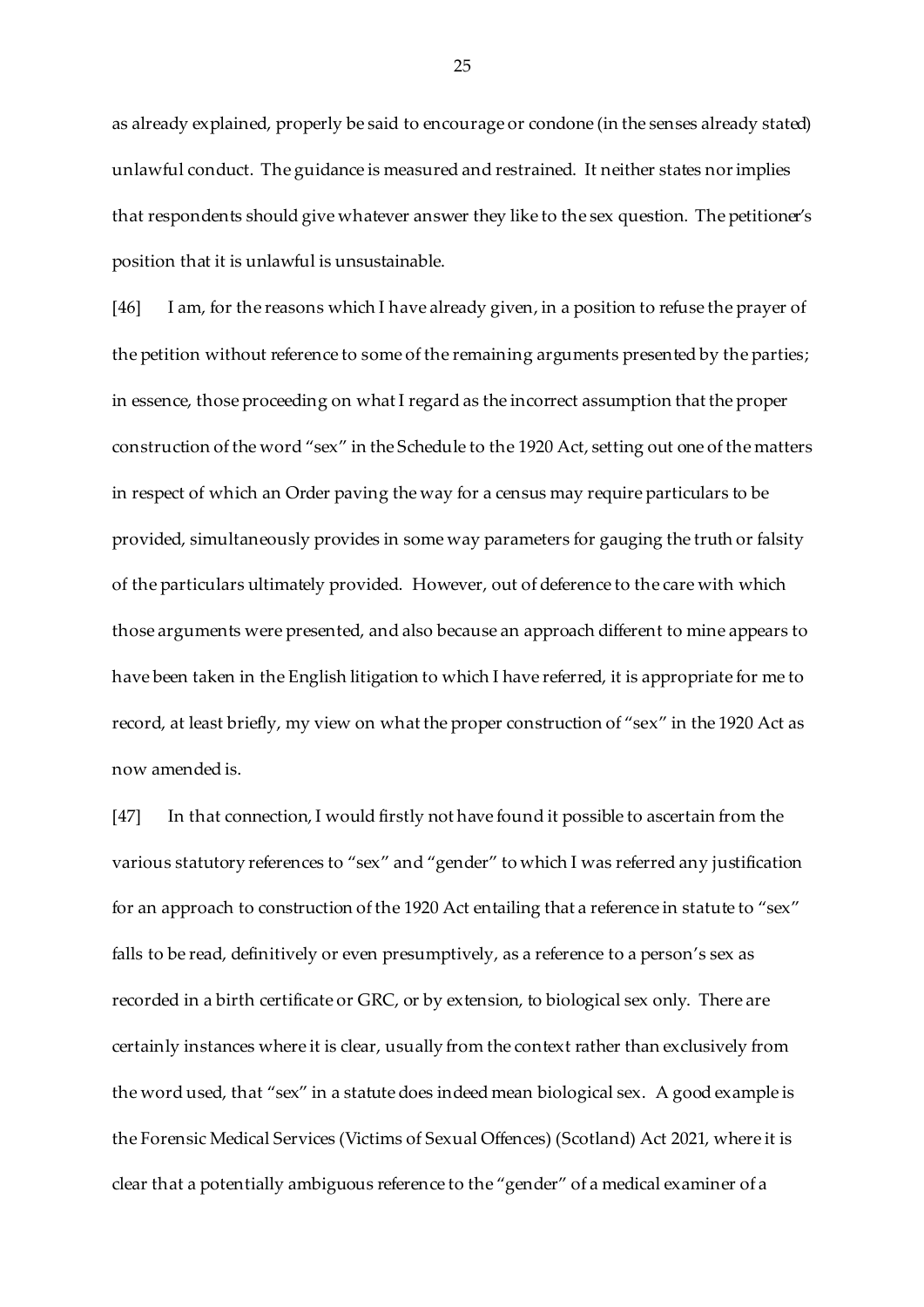victim of sexual offending was deliberately replaced with a reference to the examiner's "sex" specifically in order to make the point that the applicable legal rule was that a victim should be able to select an examiner according to the latter's biological sex rather than by reference to any other attribute. In other instances, the use of the different available words may simply be to draw a distinction which it would otherwise be difficult to draw; in yet others, the rationale for the choice of one word as opposed to the other is elusory. In any event, any determined attempt to construct a cohesive picture out of the isolated incidences in which the words in question have been used in diverse statutory provisions appears to be more of a legal Rorschach test than anything else, in that it risks being much more a reflection of the mindset of the observer than a recognition of objective features of the field surveyed. Ultimately, at least for now, the recent observations in paragraphs 5 and 52 of the Supreme Court judgment in *Elan-Cane*, that the terms "gender" and "sex" have been used essentially interchangeably in various forms of legal and non-legal discourse, hold good.

[48] Turning now to the recent legislative history of the 1920 Act, it will be recalled that originally the Scottish Ministers proposed in the Census (Amendment) (Scotland) Bill to add the words "(including gender identity)" after the word "sex" in the Schedule to the 1920 Act, while maintaining that the amendment was strictly unnecessary since in their view "sex" in the Schedule already encompassed "gender identity". Had the attempt explicitly to add those words succeeded, then it would have been tolerably clear that a respondent to the sex question could properly have answered it otherwise than by reference to sex as indicated on a birth certificate or GRC. The attempt, however, did not succeed. Many of those consulted on the proposed amendment considered that it would risk causing confusion, although it is plain that those holding different points of view about the policy merits of the proposed amendment had their own separate views about what sort of confusion would be created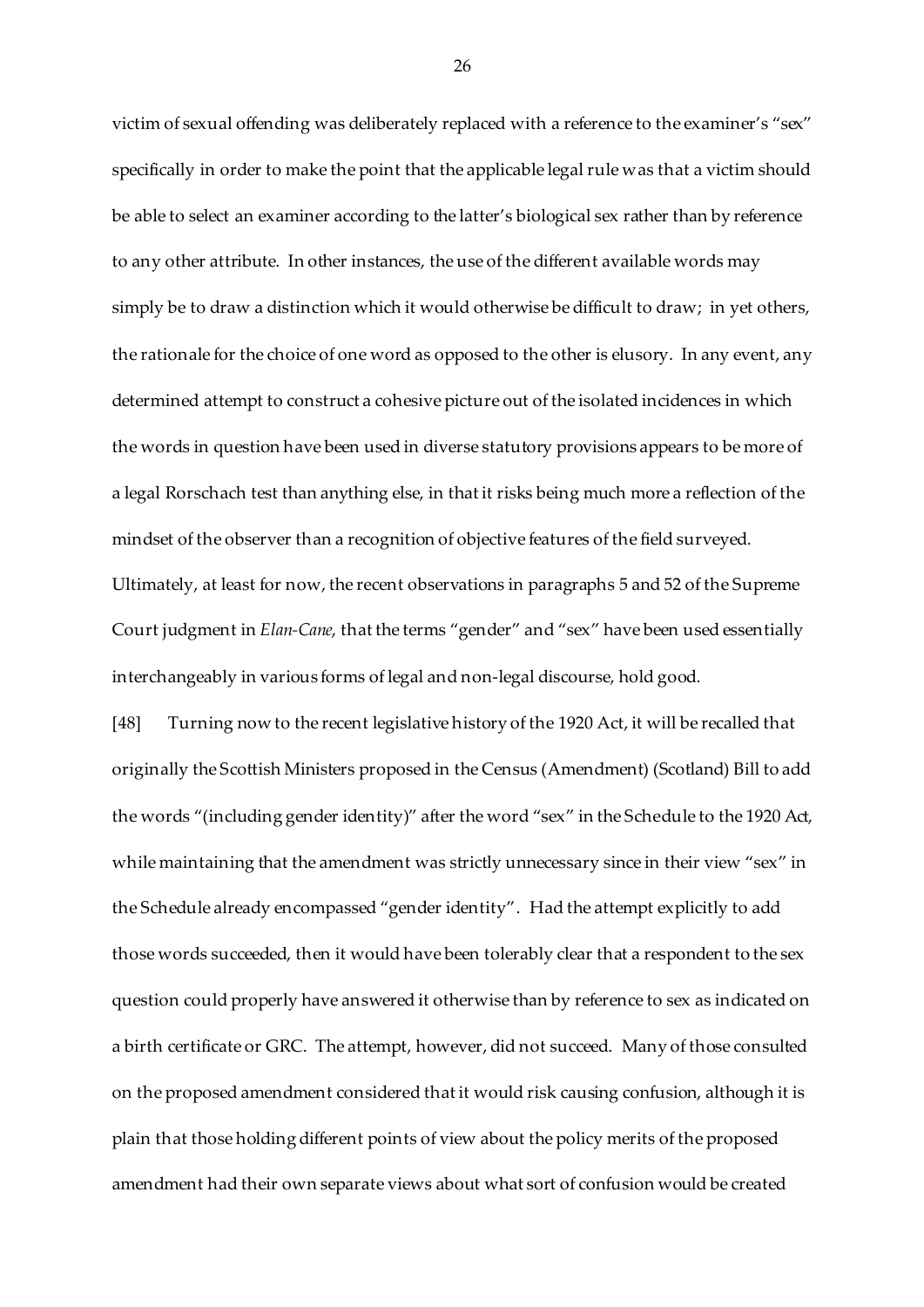and how it might come about. In the event, the Committee examining the Bill expressed concern about the proposed amendment and the Minister – not the Parliament – decided not to proceed with it. From the legal point of view, the situation thereby created might colloquially be described as a no-score draw. Parliament did not endorse the Ministers' view that the amendment was unnecessary because "sex" already included "gender identity", nor did it endorse any view that "sex" did not already include "gender identity". It simply left the term "sex" in the Schedule without any further definition one way or the other.

[49] Parliament did, however, make changes elsewhere in the Schedule to the 1920 Act in its application to Scotland by way of the Census (Amendment) (Scotland) Act 2019, which added a new paragraph to the Schedule, separate from that allowing a question about sex, so that a census in Scotland may now ask questions about "transgender status and history". One argument advanced by the petitioner is that the fact that questions may now lawfully be asked about those subjects clearly implies that the question about sex must be about something that cannot in itself comprehend issues of transgender status and history. I disagree. It is entirely rational for a census to ask a sex question and then separately to enquire whether the person who has answered that question is trans or has a trans history. The second enquiry enables the provision of further information about the basis of the answer to the first. For example, if a respondent answers the sex question by selecting the option "Male" and then answers the transgender status and history question positively and describes himself in doing so as a trans man, a more complete picture of that person's sex and gender identity is obtained. The same applies to various other potential answer permutations. The fact that the transgender status and history question is voluntary, because of its potential sensitivity and its resonance for issues of the privacy of the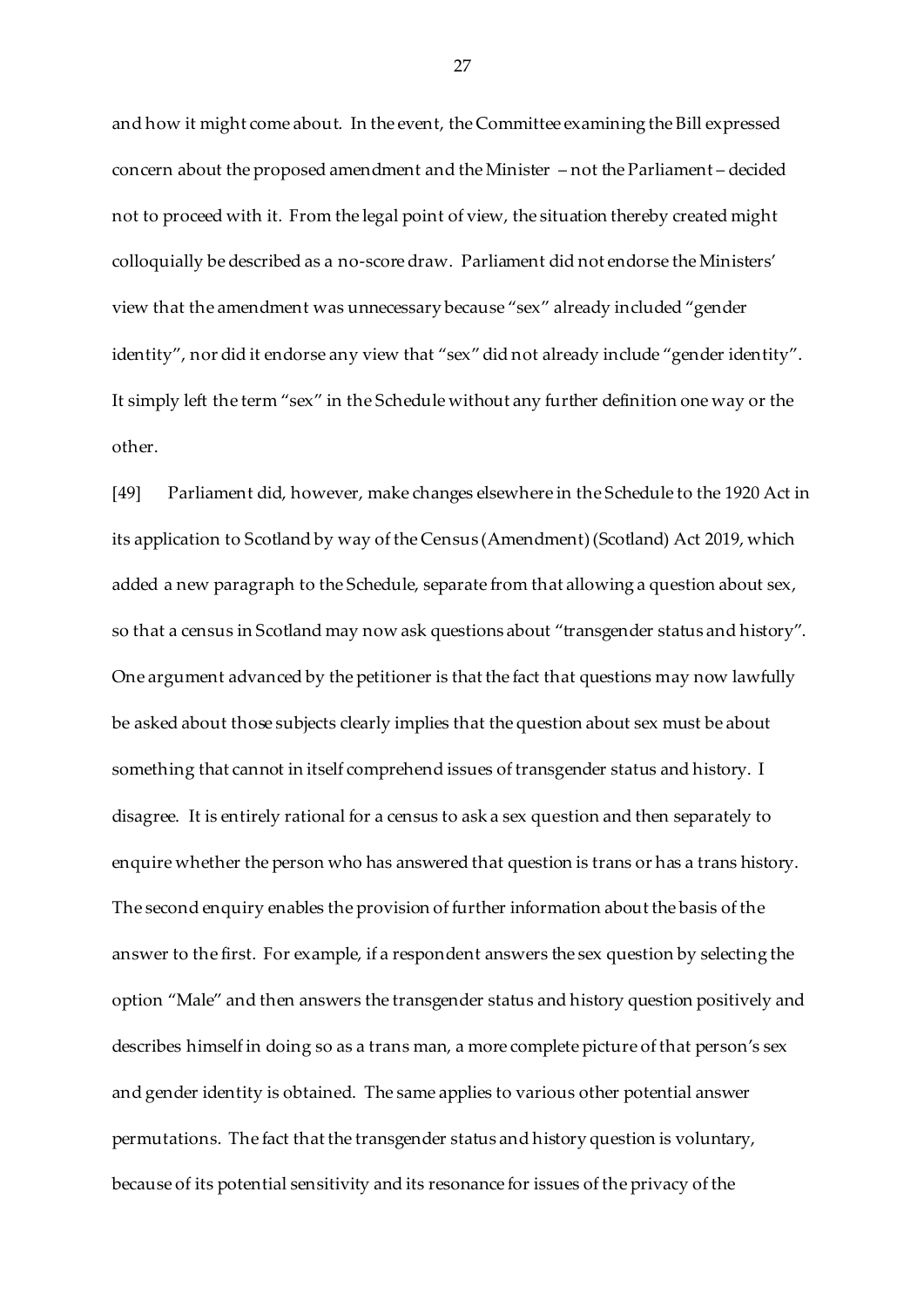respondent, may mean that that full picture is not obtained in every case, but that does not result in the conclusion that that question must fall to be regarded as entirely otiose unless one reads the sex question as impliedly excluding an answer based on something other than a birth certificate or GRC.

[50] It was a variation of the argument that recent changes to the Schedule to the 1920 Act controlled the meaning of "sex" there which found favour with Swift J in the case raised by the petitioner in England. No party to this litigation suggested that Swift J's decision was binding on me; rather, the petitioner suggested that it was strongly persuasive in nature and that it was desirable that a UK statute be interpreted similarly in each UK jurisdiction. It must be remembered, however, that the Schedule to the 1920 Act was not amended for England and Wales in quite in the same way as it has been amended in Scotland. As Swift J pointed out in his judgment, the legislation that changed the Schedule in English law was preceded by a White Paper issued in December 2018 and entitled "Help Shape our Future". That White Paper identified a need for future censuses to provide information about the transgender population, using "transgender" as "an overarching term used to describe those whose gender identities do not match the sex they were registered at birth" (paragraph 3.34). It in turn borrowed a definition of "gender identity" from the Equality and Human Rights Commission, namely "the way in which an individual identifies with a gender category" (paragraph 3.37), and noted that there were complex issues to consider in designing a question on the subject.

[51] The White Paper went on to note that three potential ways of ascertaining the desired information about the transgender population by way of census questions had been identified. The first was to expand expressly the scope of the sex question so that it would clearly encompass issues of gender identity, perhaps offering more options for answers than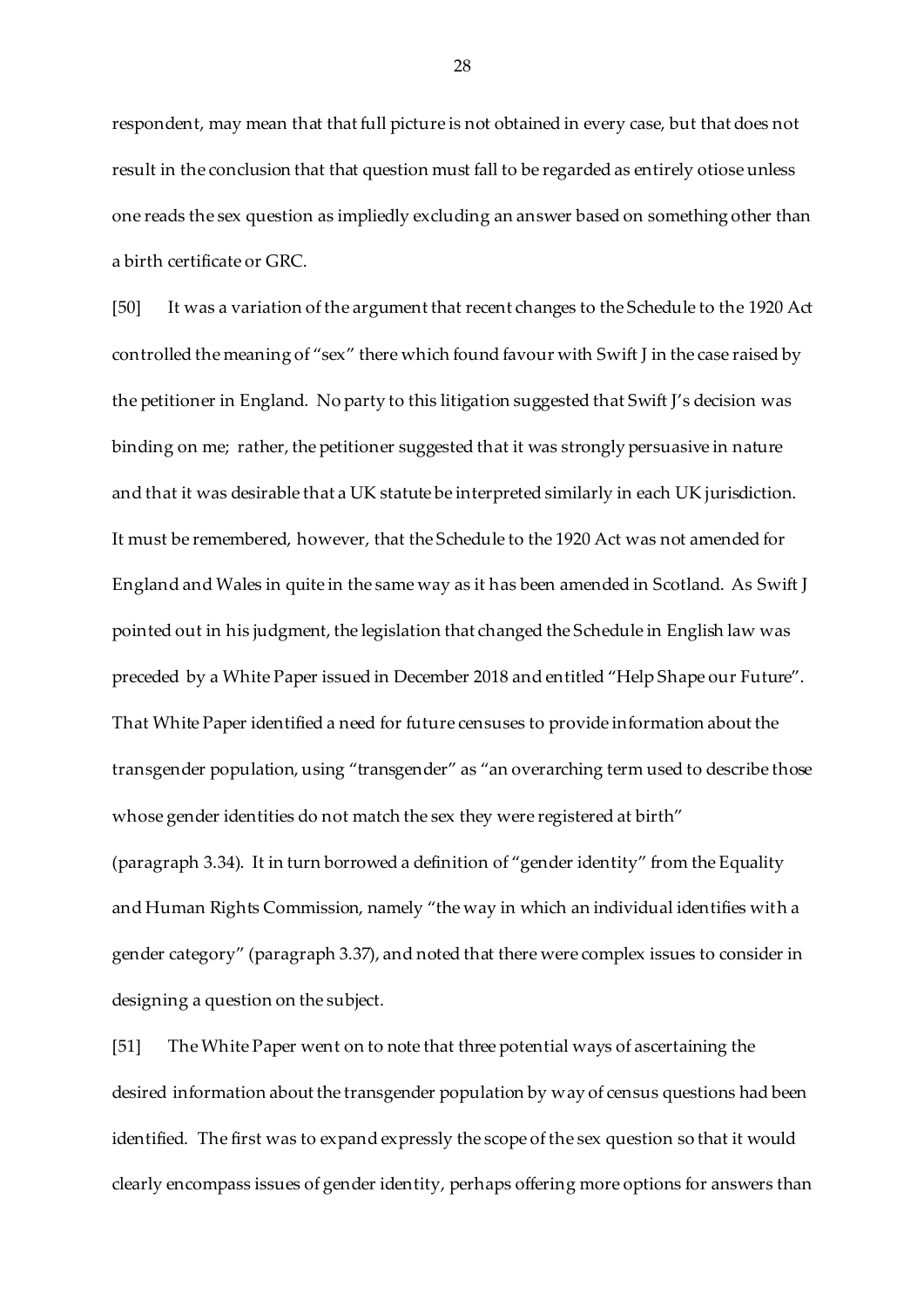simply "male" or "female". In the event, no UK jurisdiction chose that route, although the initially-proposed amendment in Scotland, namely to add "(including gender identity)" after "sex", might be thought to be a variant of it. The second route identified as possible in the White Paper was to ask a sex question and then a separate question about gender, "aiming to identify the transgender population through differing responses to the two questions" (paragraph 3.40). That was the route ultimately chosen in England and Wales. It is not difficult to see that, if one is hoping for a differential response by some people to two questions, those two questions must be intended to ask about two different things. To the extent that they ask about the same thing, or even are perceived to be asking about the same thing, the prospect of any differential responses must be non-existent or at best extremely limited. It makes sense, therefore, to regard the questioning model adopted in England as inherently meaning different things when it talks about "sex" on the one hand and "gender identity" (sci "the way in which an individual identifies with a gender category" – the gender categories made available for selection being "male" and "female" in this context) on the other. As I understand it, that was in essence what Swift J was pointing out in his judgment.

[52] However, the English route was not the one chosen in Scotland. The third possible route identified by the White Paper was to ask a sex question and then straightforwardly go on to ask a different question about transgender status. That was the route chosen in Scotland. Unlike the position in England, that questioning model is not predicated upon the expectation of any differential response by transgender people. Rather, in essence it asks a question about the respondent's gender category – "male" or "female" – and then asks whether the respondent's chosen category is a trans status, ie a gender which is not the same as the sex with which the respondent was registered at birth. That model carries with it no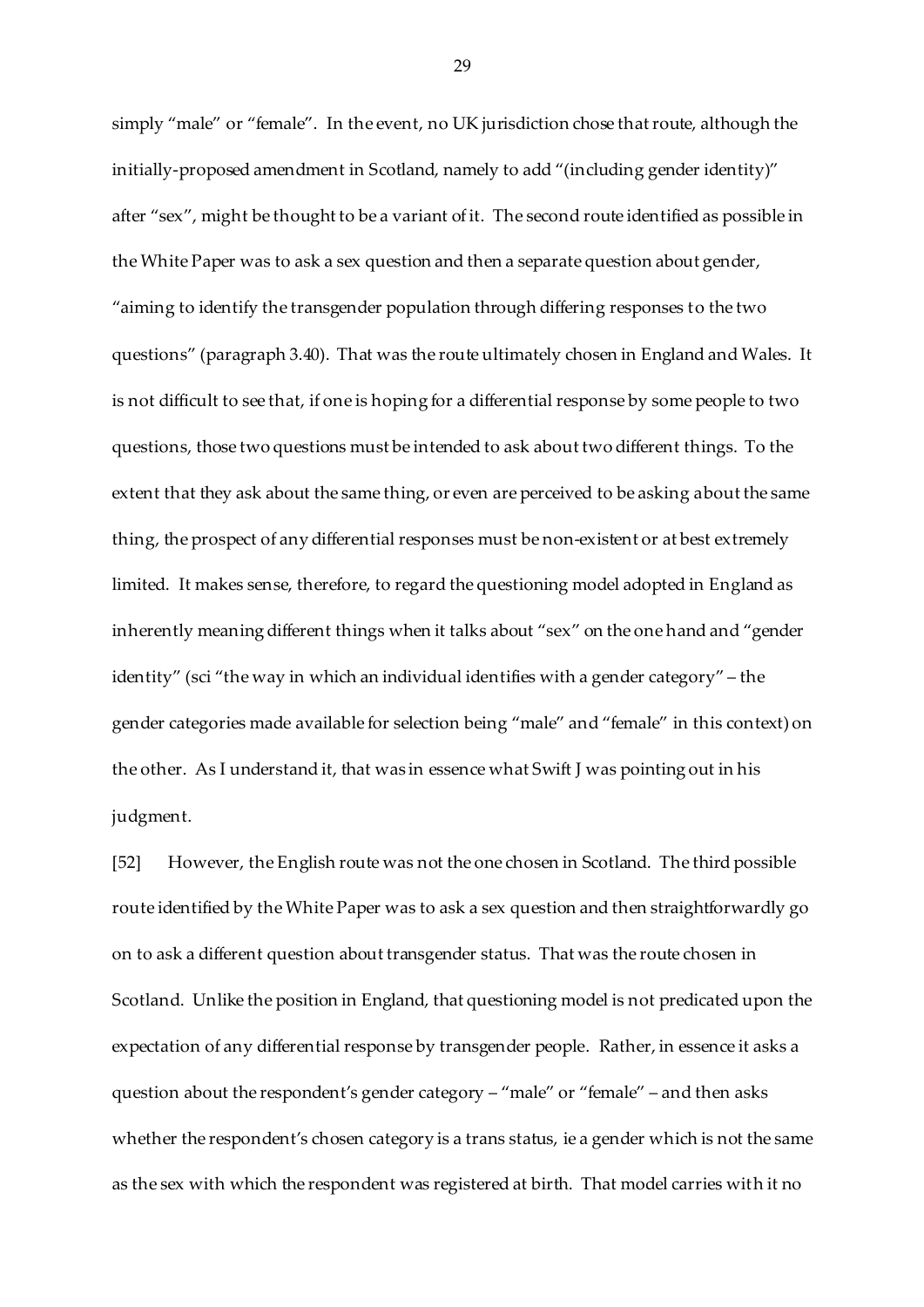implication that the appropriate gender category to be selected must be that assigned by way of birth certificate or GRC; rather, any implication that arises as a result of the question model selected seems to me to be to the opposite effect, in that the particular rationale that any respondent has for selecting a gender category in response to the sex question (and in particular whether it was selected for biological or other reasons) is exactly what the subsequent trans status and history question is directly designed to extract.

[53] In relation to the remainder of the arguments presented and dealt with in the English litigation, it suffices for present purposes to say that they differed very significantly from the arguments presented in this case, and that little or nothing is thus to be gained from addressing them at length here. The reason that I have drawn attention to the existence of clear differences in the form of the legislative history and the current nature of the statutory provisions in Scotland and in England and Wales is simply as a warning against an overready conclusion that the apparently differing decisions of Swift J and myself on their import are necessarily irreconcilable, although he and I certainly disagree about whether they provide the key to the correct answer to the questions posed in the respective English and Scottish litigations.

[54] Having determined that there is no such control as that for which the petitioner contends on the meaning of "sex" in the Scottish version of the Schedule to the 1920 Act, I turn to examine at large the question of what, from the words that it chose to enact, was the objective intention of Parliament in its allowance of census questions on that subject. For the avoidance of any possible doubt, no one disputes that that is a question for the Court and not for the respondents (or indeed the petitioner) in this case to decide.

[55] In that connection I accept the submission for the respondent that the 1920 Act, as a statute designed to provide a framework for the holding of censuses for an indefinite future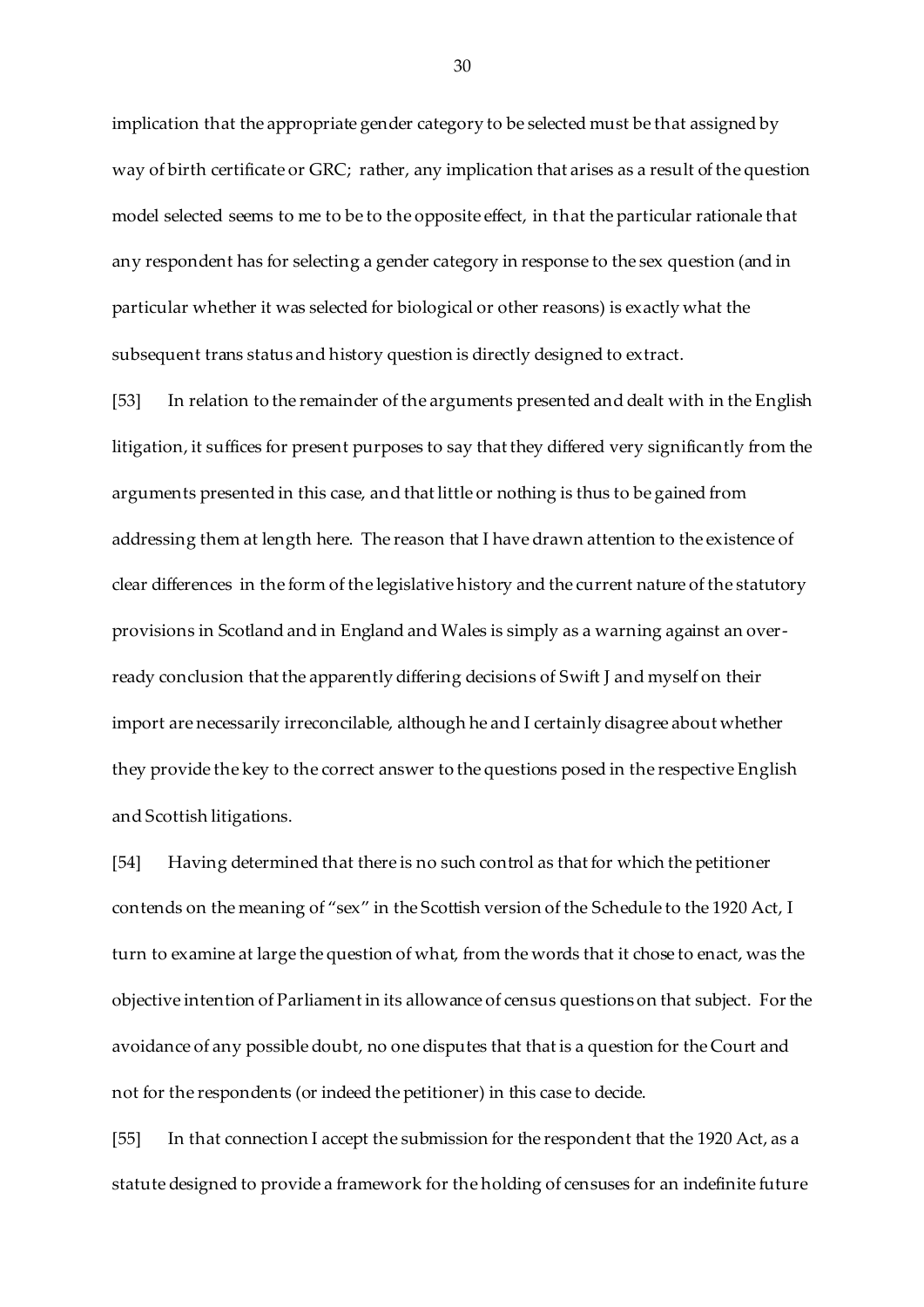period, falls into the category of statutes which ought to be regarded as "always speaking"; in other words, the proper question is what "sex" as an object of questioning in a census means now rather than what (if different) it may have meant in that context in 1920. The parties to this litigation agreed before me that there would have existed people in 1920 who, in our modern eyes, would be regarded as transgender at least in the core sense that their own conception of their gender identity would not have matched the sex with which they were registered at birth. In all probability, the ability of those people to give voice and expression to that conception would in most instances have been markedly more limited than is the case now, however far from perfect some may think present conditions to be in that regard. In the modern age, where social change has meant that such issues are much more openly and widely discussed and debated, I would find it impossible to find that the word "sex" in a statute enabling the general population to be asked questions for the wide and general purposes for which a census is conducted falls to be regarded as restricted in the sense for which the petitioner contends; rather, I would accept the suggestion that biological sex, sex recognised by law, or self-identified (or "lived") sex as at the date of the census are all capable of being comprehended within the word. If support for that view were to be needed, I would find it in the implication which I have indicated that I consider flows from the questioning model selected by way of the Census (Scotland) Regulations 2020, being the mode by which the Scottish Parliament has chosen to give effect to the empowering provisions of the 1920 Act and the 2020 Order.

[56] Finally, I do not find it necessary to determine the merits of the intervener's suggestions that a restrictive interpretation of "sex" in the Schedule to the 1920 Act would contravene the ECHR Article 8 rights of transgender census respondents, or would involve a breach of the Equality Act 2010. Those contentions are by no means straightforward and the